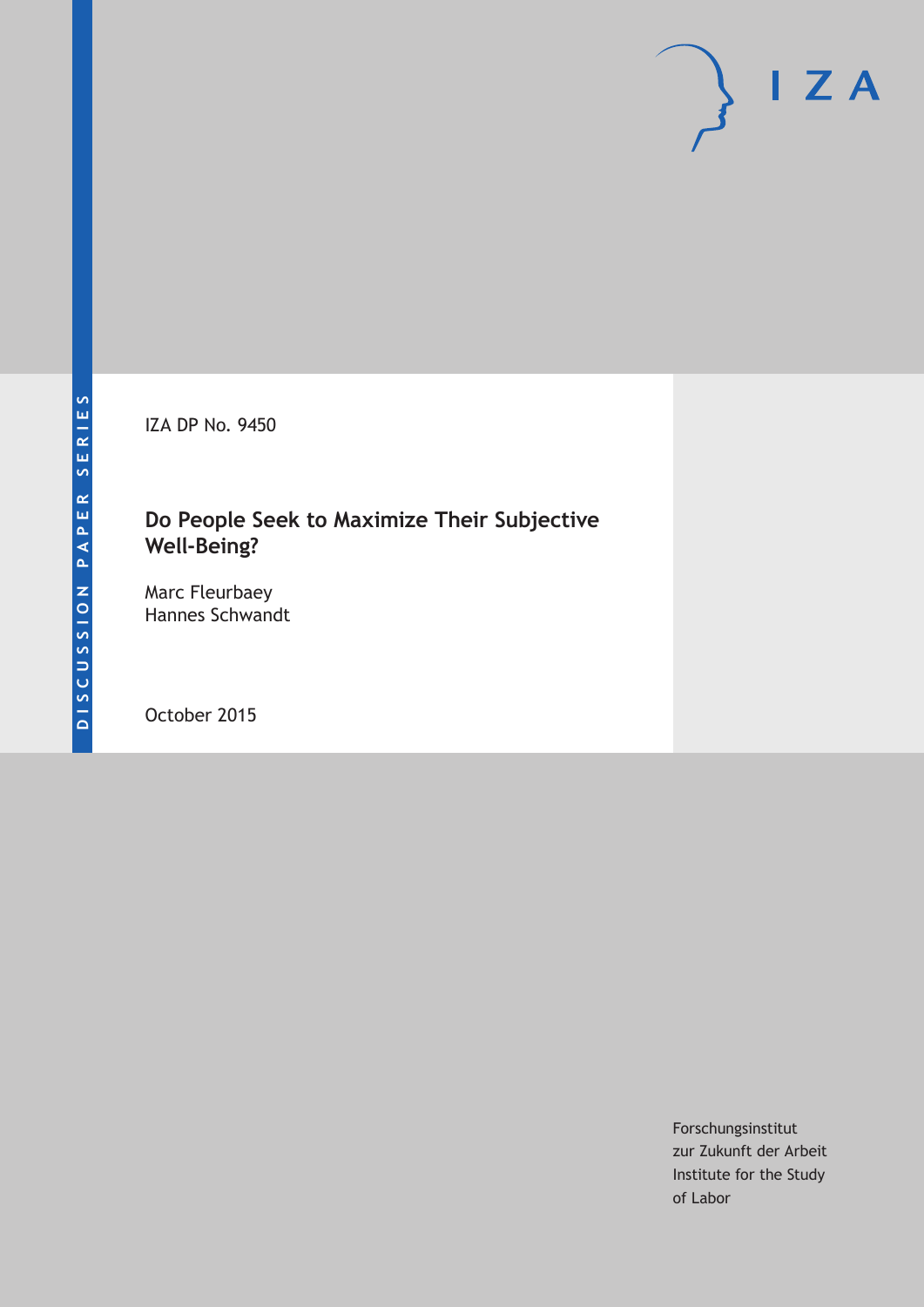# **Do People Seek to Maximize Their Subjective Well**‐**Being?**

# **Marc Fleurbaey**

*Princeton University* 

# **Hannes Schwandt**

*University of Zurich and IZA* 

Discussion Paper No. 9450 October 2015

IZA

P.O. Box 7240 53072 Bonn Germany

Phone: +49-228-3894-0 Fax: +49-228-3894-180 E-mail: iza@iza.org

Any opinions expressed here are those of the author(s) and not those of IZA. Research published in this series may include views on policy, but the institute itself takes no institutional policy positions. The IZA research network is committed to the IZA Guiding Principles of Research Integrity.

The Institute for the Study of Labor (IZA) in Bonn is a local and virtual international research center and a place of communication between science, politics and business. IZA is an independent nonprofit organization supported by Deutsche Post Foundation. The center is associated with the University of Bonn and offers a stimulating research environment through its international network, workshops and conferences, data service, project support, research visits and doctoral program. IZA engages in (i) original and internationally competitive research in all fields of labor economics, (ii) development of policy concepts, and (iii) dissemination of research results and concepts to the interested public.

IZA Discussion Papers often represent preliminary work and are circulated to encourage discussion. Citation of such a paper should account for its provisional character. A revised version may be available directly from the author.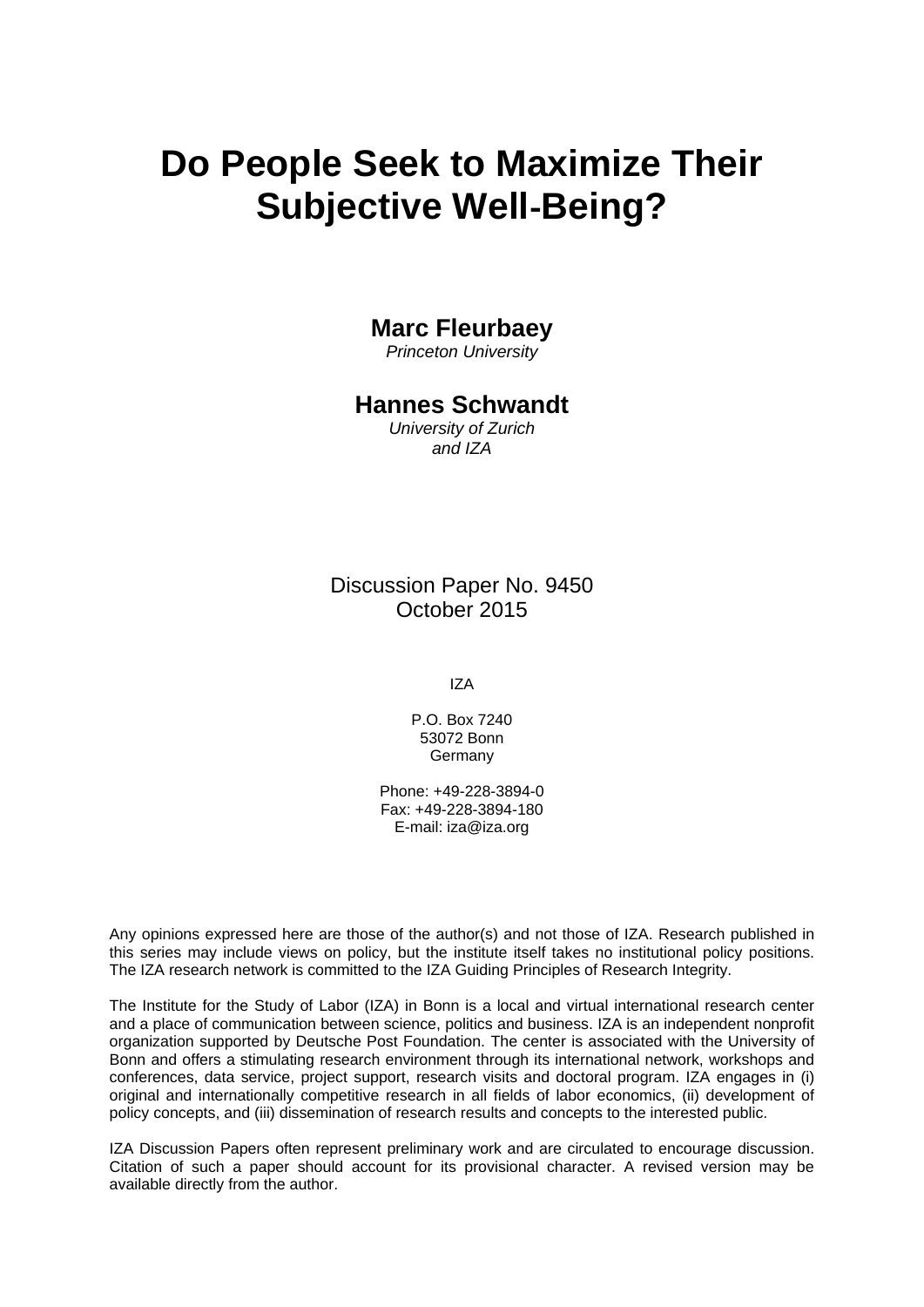IZA Discussion Paper No. 9450 October 2015

# **ABSTRACT**

# **Do People Seek to Maximize Their Subjective Well**‐**Being?\***

In a new survey we ask respondents, after a standard Subjective Well‐Being (SWB) question, if they can think of changes in their lives that would improve their SWB score. If the SWB score is just one argument among others in the respondents' goals in life, they should easily find ways to improve it, at the expense of other dimensions they care about. Our results suggest that close to 90% of the respondents actually seek to maximize their SWB. The life satisfaction question appears the best contender as the "maximand" in the contest, before the ladder‐of‐life question and felt happiness. Among the other goals that people pursue and for which they are willing to sacrifice some of their SWB, the prominent appear to be about their relatives and about their future self.

JEL Classification: D03, D60

Keywords: subjective well-being, life satisfaction, happiness, life goals, utility

Corresponding author:

 $\overline{a}$ 

Hannes Schwandt University of Zurich Department of Economics Schönberggasse 1 8001 Zurich **Switzerland** E-mail: hannes.schwandt@econ.uzh.ch

<sup>\*</sup> This paper has benefitted from conversations with Angus Deaton, Alan Krueger, Andrew Oswald, Bruno Frey, Alois Stutzer and from comments at seminars in Princeton and Basel. The survey has been conducted while Hannes Schwandt was Postdoctoral Research Associate at the Center for Health and Well-Being at the University of Princeton. Chuin Siang Bu and Megan Campbell have provided excellent research assistance. Financial support from the Center for Human Values of the University of Princeton is gratefully acknowledged.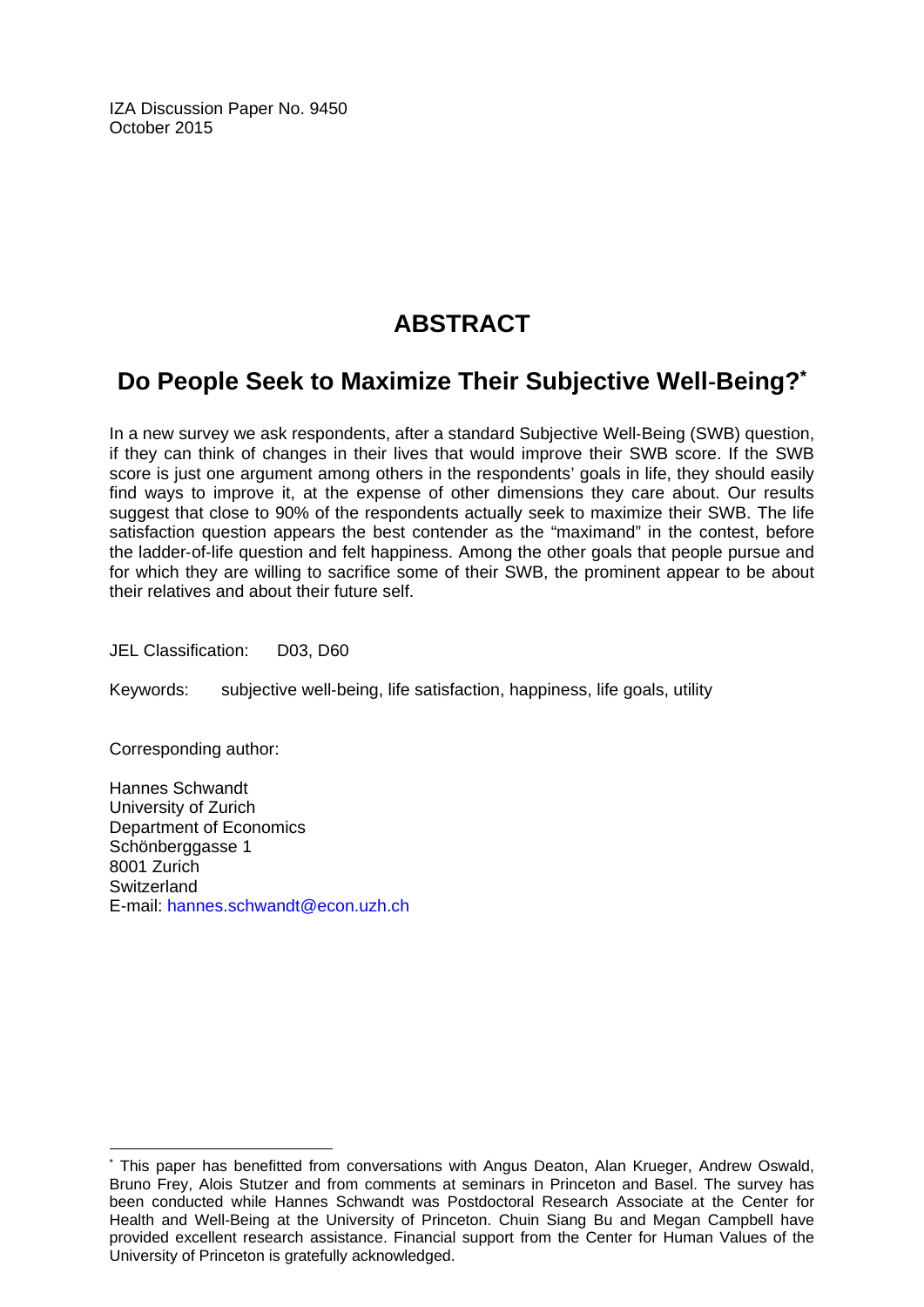# **1 Introduction**

There is a growing interest in economics and in policy circles for subjective well-being (SWB) surveys which elicit people's feelings and sense of satisfaction with their life (see, e.g., Kahneman et al. 2004, Stiglitz et al. 2009, and the newly created World Happiness Report). There is much hope that such data can provide new insights into well-being, but they have also generated controversy. While some specialists advocate that they provide a reliable measure of utility and should be used directly by policy-makers (Layard 2005, Oswald and Wu 2010, Frey and Stutzer 2012, Dolan and Fujiwara 2016), others consider that these data are largely irrelevant for policy (e.g., Nussbaum 2008), or may be useful as a proxy for objective measures of well-being (Deaton 2010), or may provide ordinal information about people's preferences without being comparable across time and space (Fleurbaey and Blanchet 2013).

These controversies bear on many different issues, such as reliability, multidimensionality, comparability. In this paper we focus on one particular question, namely, whether SWB data track what respondents care about in their lives. In the literature, subjective well-being is treated by some authors (Rayo and Becker 2007, Benjamin et al. 2012) as not more than an argument in individuals' utility function, along many other arguments. Other authors (Oswald and Wu 2010, Decancq et al. 2015), on the contrary, postulate that the SWB answers provided in the questionnaires are consistent with people's preferences (Layard et al. 2008 even assume they are cardinally congruent with people's utility).

One complication is that there are different SWB questions, some being about satisfaction with life, others being about emotions and feelings. It is possible, for instance, that emotions are just one aspect of life for most people whereas their satisfaction with life is an all-encompassing judgment. Therefore, in addition to examining whether SWB data capture people's values and preferences, we also explore if some SWB questions fare better than others in this respect. We study three classical questions: a standard satisfaction question (from the World Values Survey), the ladder-of-life question (from the Gallup World Poll), and a standard set of questions about emotions in the past week (a subset of the Center for Epidemiologic Studies Depression scale).

In a new survey, we ask respondents, after a standard SWB question, if they can think of changes in their lives that would improve their SWB score. The reasoning behind this question is the following. If the SWB score is just one argument among others in the respondents' goals in life, they should easily find ways to improve it, at the expense of other dimensions they care about. Likewise, a consumer can easily increase his expenses on food, but at the cost of reducing expenses on other items. But it is impossible for a consumer to increase his overall satisfaction with the full consumption bundle. We therefore think that if a SWB question is such that respondents can hardly find ways to raise their score, it is because they already seek to "maximize" it, meaning that the SWB is a good representation of their goals in life. And these results can be compared across SWB questions, pointing to the ones, which are closer to people's goals.

Obviously, such results do not tell us if people really maximize their SWB. They can make mistakes and have imperfect information about what is really good for them. But at least the results give an indication about what people seek to maximize, or believe that they maximize. Moreover, we ask them to tell us what sort of change they can think of, what obstacles prevent them from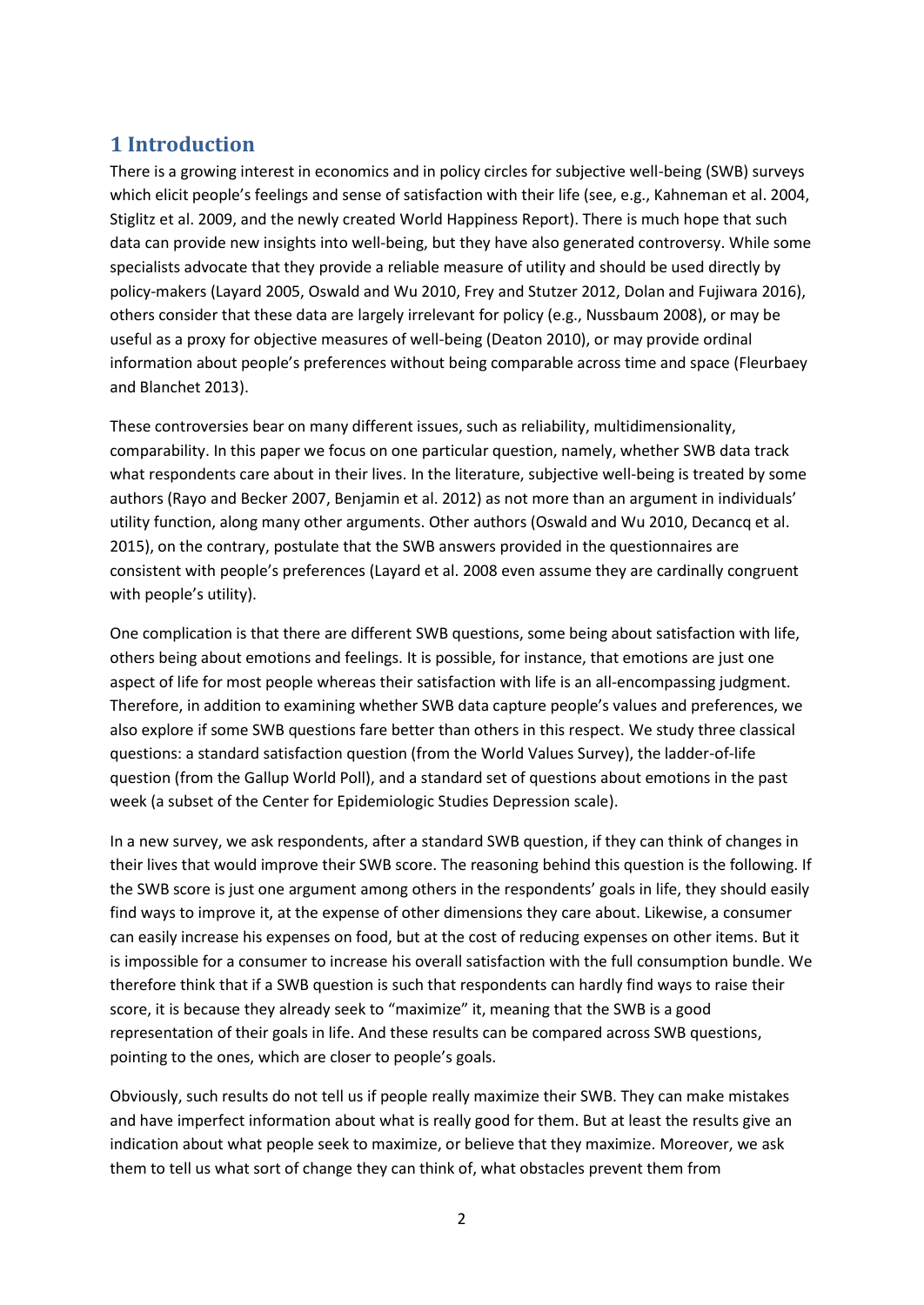implementing these changes, and what other values they have in life which conflict with pursuing their SWB.

Our main results are the following. First of all, about 40% of the respondents can think of easy changes that would raise their SWB. Therefore only a small majority of respondents think that they currently maximize their SWB. However, only about 10-15% would refrain from implementing these changes because they pursue other goals, suggesting that close to 90% of the respondents actually seek to maximize their SWB.

The second main result is that the life satisfaction question appears the best contender as the "maximand" in the contest, before the ladder-of-life and the emotion question. The fact that the emotion question comes last is well in line with the idea that emotions are an important part of life but not everything, whereas the most general "satisfaction with life" question is the most promising in terms of encouraging respondents to give a global assessment of their situation.

The third main result is that among the other goals that people pursue and for which they are willing to sacrifice some of their SWB, the prominent appear to be about their relatives (mostly their family) and about their future self (especially for young respondents). In other words, one could conjecture that people pursue goals that include the well-being of others and a long-term vision of their personal well-being. If that is the case, it does not necessarily disqualify SWB questions provided that the analyst uses them for the evaluation of personal situations (as opposed to family situations) in a time-slice perspective (rather than a lifetime perspective).

We also observe interesting differences between groups differing by age, education, and employment. In a nutshell, SWB is more relevant for the elderly than for young and middle-aged respondents who "sacrifice" part of their SWB to a great extent for their future self and for family members. And emotions are less important than satisfaction with life for middle-aged, educated, and employed respondents, but similarly important as satisfaction for the other groups.

Our findings, though relying on a different methodology, are well in line with those of Benjamin et al. (2012, 2014), who also study if respondents maximize their SWB in their choices. In the first paper, they confront respondents with hypothetical choices and compare what respondents think would be better for their SWB with what respondents would actually choose, and they find that the congruence between the two kinds of questions is not perfect but generally high, with satisfaction faring better than emotions. In the second paper, they compare actual choices of residency made by medical students with what they predicted would be better for their SWB, and again find a significant but small discrepancy, which is often explained by considerations relative to the respondent's partner. Our approach is closer to the latter in the sense that we deal with actual rather than hypothetical situations. However, instead of focusing on a very specific choice, we shed light on the general assessment respondents make about whether they do succeed in maximizing their SWB, as well as on the nature of the changes they would like to make to improve their SWB, and the other values they pursue in life in general.

The paper is structured as follows. The next section offers some clarifications about our theoretical framework. The survey is described in section 3, and the results are presented in section 4. We discuss the meaning and the implications of our results for SWB studies and for public policy in section 5.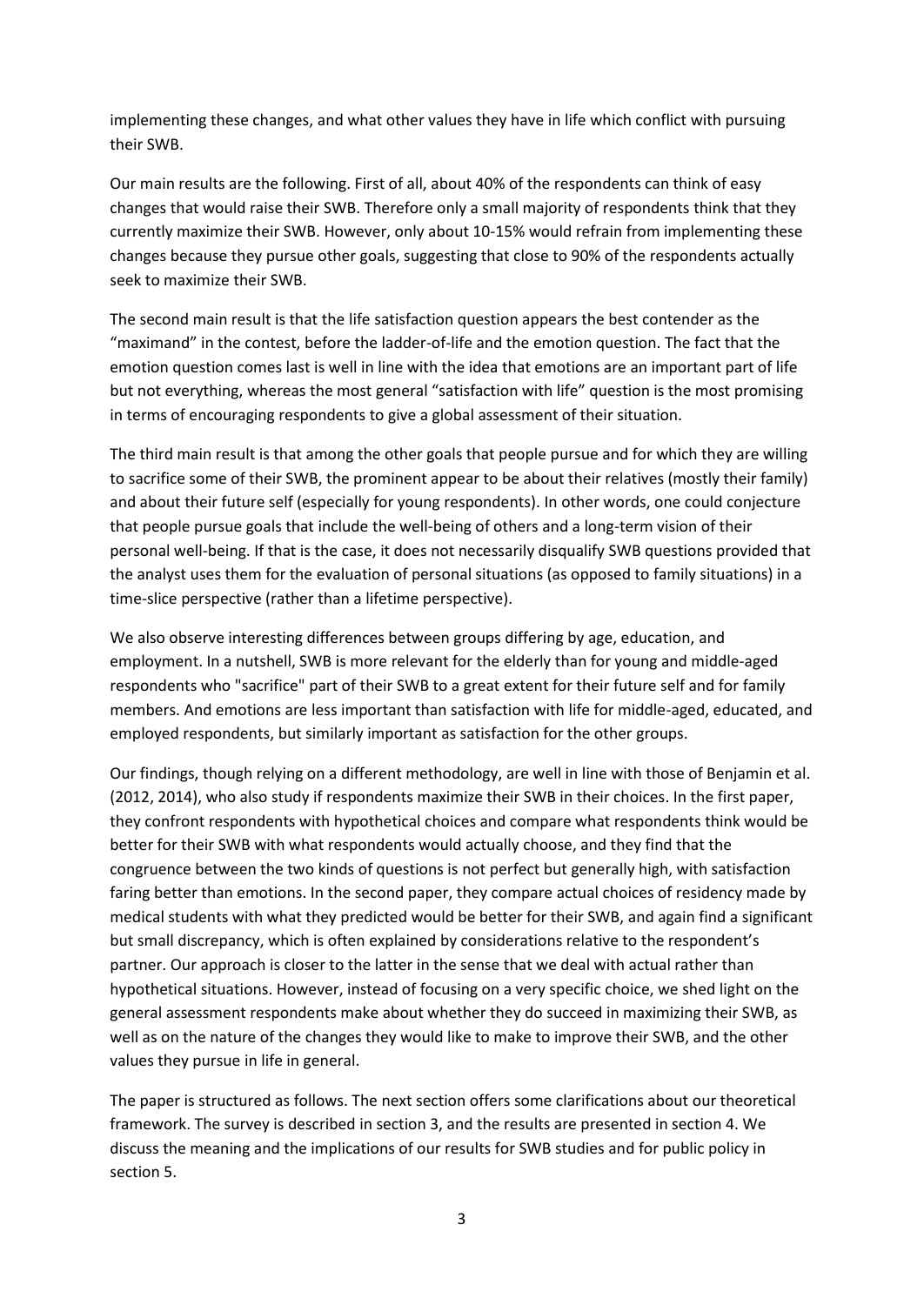### **2 Theoretical framework**

Suppose that a respondent  $i$  has an objective function in life that contains many arguments:

$$
U_i(a,b,...).
$$

When asked a SWB question, the respondent will use the same arguments but possibly in a different way, as well as, perhaps, other considerations:

$$
S_i(a,b,\ldots,x,y,\ldots).
$$

We say that SWB tracks the respondents goals in life ordinally if there is an increasing function  $f_i$ such that

$$
S_i(a, b, ..., x, y, ...)=f_i(U_i(a, b, ...)),
$$

and that it tracks the respondent's utility cardinally if there are coefficients  $\alpha_i > 0$ ,  $\beta_i$  such that

$$
S_i(a, b, ..., x, y, ...)=\alpha_i U_i(a, b, ...)+\beta_i.
$$

We do not think that the model that is adopted explicitly in Rayo and Becker (2007) and implicitly in Benjamin et al. (2012), and in which  $S_i$  is an argument of  $U_i$ , is satisfactory. It is unlikely that the specific answer to a particular SWB question is something that people care about spontaneously. They form their SWB score on the spot, when confronted with the questionnaire. It is therefore more realistic and more general to consider that this is a new function, in which they use the elements that matter to them in their life, possibly with new weights, and possibly among other ingredients. It is only for emotions that it is more plausible to consider them as arguments of  $U_i$ , but even then, given the multiplicity of emotions, it is unlikely that the synthetic emotional scores constructed by analysts coincide with what people care about in their own emotions.

In this paper, we are only interested in the ordinal question. Notice that, for  $S_i$  to ordinally track  $U_i$ , these two functions must generally have the same arguments. But when dealing with a given person at different moments in time (as in a panel survey), ordinal tracking is still possible when the arguments differ between the two functions, provided that the arguments that do not belong to both functions do not change over the time of the survey. Of course, the survey is then uninformative about the role of these stable arguments in any of these functions.

When dealing with cross-section data, using SWB data to ordinally track  $U_i$  requires many assumptions. First, the various respondents must have ordinally equivalent  $U_i$  functions, and they must be transformed by the  $f_i$  functions in a way that produces the same  $S_i$  function for all of them. This is a tall order. It is in particular likely that, even if people have similar  $U_i$  functions, they form their SWB answers in different ways because they use heterogeneous references. In this case, trying to retrieve the ordering represented by their common  $U_i$  from their heterogeneous  ${\cal S}_i$  functions is hard in absence of information about their various "scaling functions"  $f_i$ .

These remarks show that, even if our results suggest that most respondents see their SWB as a faithful reflection of how their goals are achieved, this does not imply that SWB data can be used easily to retrieve information about individuals' goals and preferences. Moreover, even if SWB tracks people's preferences and an empirical method makes it possible to estimate the ordinal ranking underlying the various  $U_i$  functions for different socio-demographic subgroups, there is no guarantee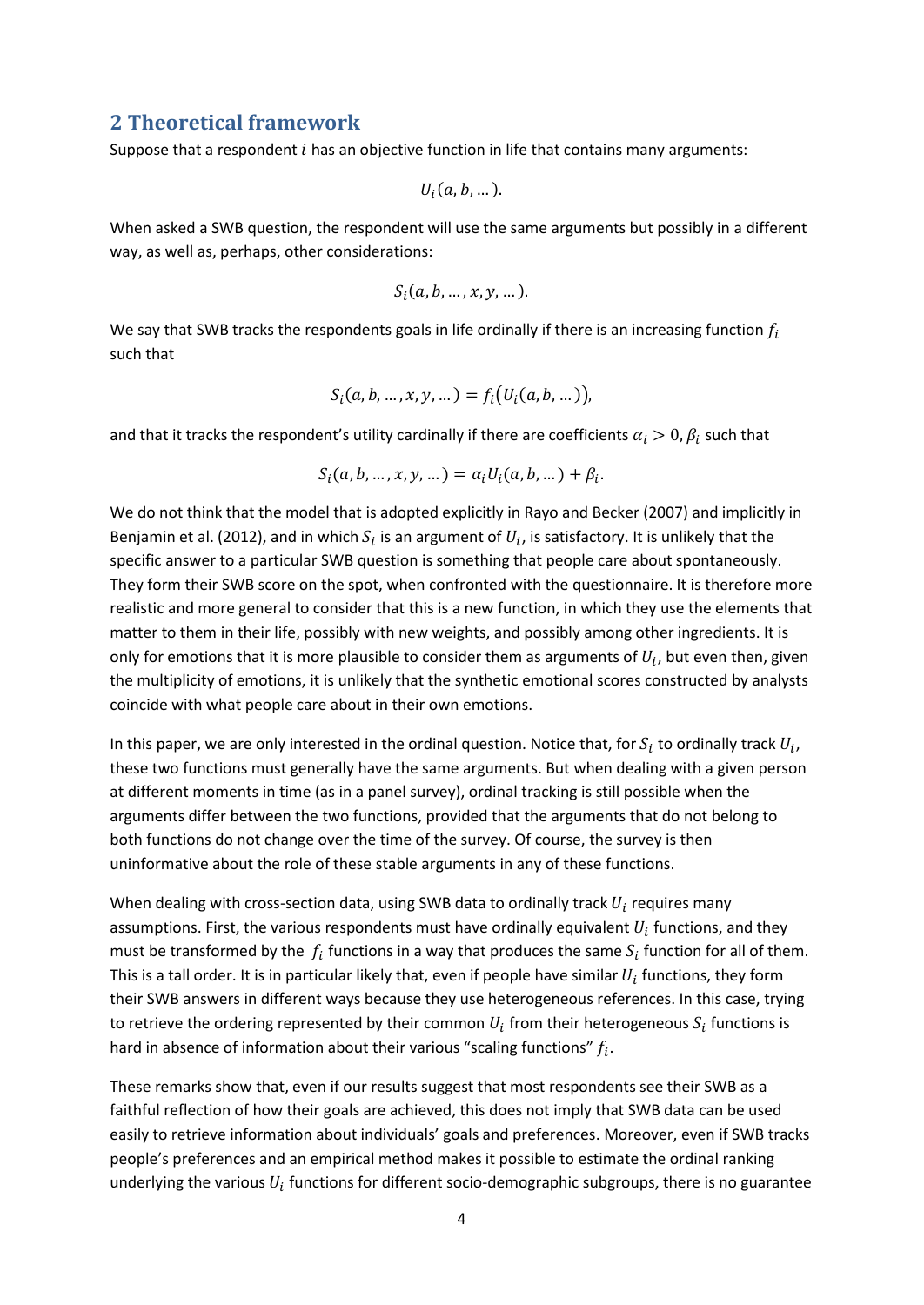that SWB is comparable across subgroups in the same way as  $U_i$  is (assuming that  $U_i$  is the correct input for a social welfare function). These issues will be examined again in the last section.

Our survey explores if each respondent *believes* that the way she pursues her goals is in line with her SWB. If the answer is positive, this is tantamount to saying that the respondent believes that SWB ordinally tracks her objectives.

Consider a respondent who maximizes under constraint:

max  $U_i(a, b, ...)$  such that  $(a, b, ...) \in B_i$ ,

where  $B_i$  is the set representing what is possible for her.

If  $S_i$  is ordinally equivalent to  $U_i$ , then the choice of  $(a, b, ... )$  made by i also maximizes  $S_i$ , and the respondent cannot think of ways to improve  $S_i$ . In contrast, if it is possible to change  $(a, b, ...)$  under the constraints to improve  $S_i$ , this implies that  $S_i$  is not ordinally equivalent to  $U_i$ , unless the respondent had some lapse that prevented her from doing what she wanted (or just found out about new possibilities and did not have the time to adjust). We can be sure that  $S_i$  is not ordinally equivalent to  $U_i$  only if the respondent does not want to implement such changes because this would conflict with her true goals (as she perceives them, perhaps mistakenly of course).

When the respondent cannot think of ways to improve SWB, it does not necessarily imply that SWB ordinally tracks her goals, because another possible reason is that the optimum choice of  $(a, b, ... )$ for  $S_i$  happens to coincide with the optimum choice for  $U_i$  even if the two functions are ordinally different. This means that one should interpret the results of our survey based on possible changes as providing only an upper bound on the fraction of respondents for which ordinal tracking occurs.

It may also be, of course, that the respondent cannot find changes that would raise her SWB because she lacks imagination or does not consider the issue with sufficient care. This is why we took great pains in the survey to encourage respondents to think hard about possible changes in their lives. As we will explain in the next section, in the end a large majority of respondents could think of changes –although, eventually, few of these changes were really feasible and acceptable to them.

There is a specific complication in our survey when we deal with emotions, which appear in our survey as a list (feeling happy, depressed, sad, enjoying life). We do not construct a synthetic score in the questionnaire itself, and only ask respondents if they could improve their emotions in at least one dimension without deteriorating other dimensions. It may of course happen that one of these emotions tracks  $U_i$  but not the others. If respondents can think of some changes that would improve some of these emotional scores (but not the one that tracks  $U_i$ ) and refuse to implement them because of other objectives, this still means that any synthetic score based on all these emotions (with positive weight for each of them) would fail to track  $U_i$  ordinally.

# **3 Survey**

Our evidence is based on an online survey which we conducted in May 2014 using a sample provided by Survey Sampling Incorporated (SSI). The sample is selected to be representative of the US population and respondents are incentivized by a quarterly lottery provided by SSI. The overall idea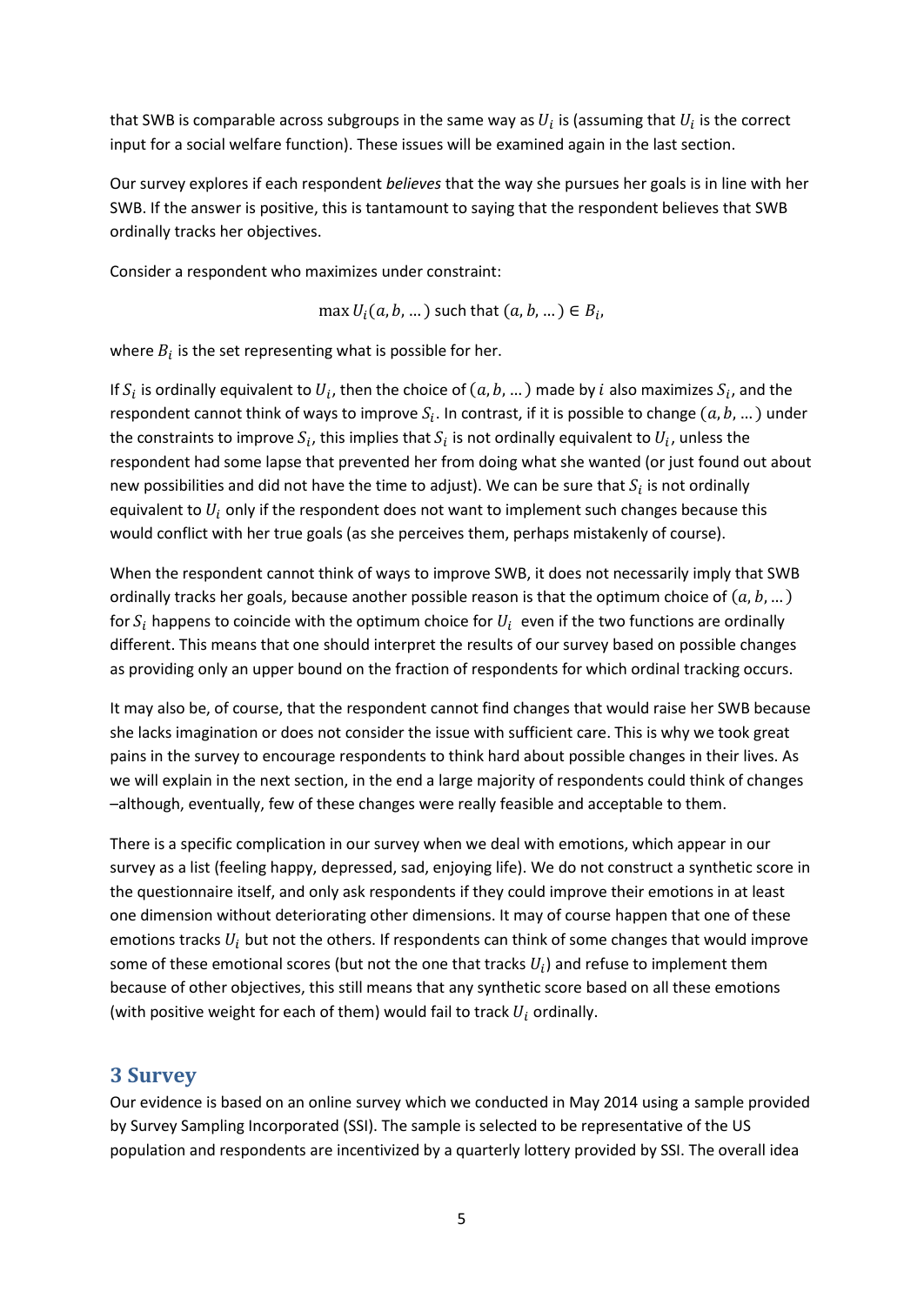of the survey is to explore whether people can think of possible changes in their lives that would improve their SWB, and would not conflict with the main goals in life.

At the beginning of the survey, respondents are asked to rate their SWB. In order to compare different alternative SWB measures, respondents are randomly assigned to one of the following three SWB questions.

1. Life satisfaction:

"*All things considered, how satisfied are you with your life as a whole these days? Please give a number between 0 (extremely dissatisfied) and 10 (extremely satisfied)."*

The life satisfaction question is a standard SWB measure that is used in many surveys (including SOEP, World Value Survey, [add more here]).

### 2. Life ladder ranking:

*"Please imagine a ladder with steps numbered from zero at the bottom to 10 at the top. The top of the ladder represents the best possible life for you and the bottom of the ladder represents the worst possible life for you. On which step of the ladder would you say you personally feel you stand at this time? Please give a number between 0 (bottom of the ladder) and 10 (top of the ladder)"*

The life ladder ranking has been developed by Hadley Cantril and seeks an objective self-evaluation of people's living circumstances. It is most prominently used in the Gallup World Poll.

### 3. Felt happiness / recent emotions:

*"Would you say that much of the past week, you* 

- *- were happy? (yes/no)*
- *- enjoyed life? (yes/no)*
- *- felt depressed? (yes/no)*
- *- felt sad? (yes/no)"*

The four questions on felt happiness / recent emotions (in the following referred to as "happiness") are a subset of the Center for Epidemiologic Studies Depression (CES-D) scale. The original CES-D scale consists of 20 items designed to assess the level of depressive symptomatology in epidemiologic studies of various populations. The four questions we include provide a shortened version of the CES-D, following other surveys such as the Health and Retirement Study (HRS).

After the respondents answer the respective SWB question they are asked whether they can think of changes in their life that they *"could implement now"* and that would raise their SWB rating. Regardless of their answer to that question, respondents are then presented with a list of different life domains (such as their health, family or job; see the Table 3 for the detailed list) and asked to think again of any feasible changes that would improve their SWB rating. Respondents who state that there are possible changes in either question are asked to describe these changes in open-ended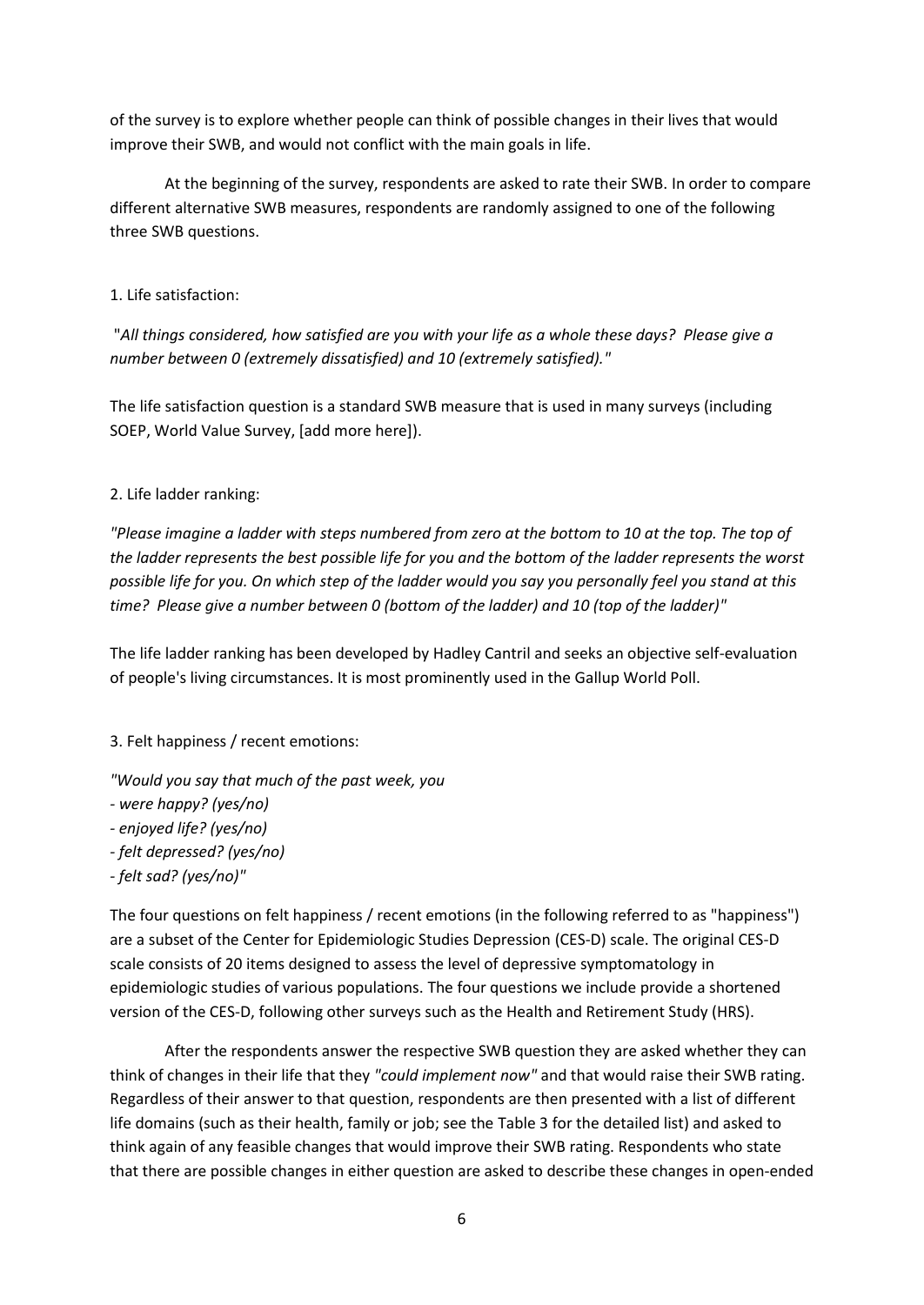answers. If respondents do not come up with possible changes in any of the two questions they are directed to the end of the survey where they are asked about their socio-economic characteristics*.*

For those respondents who can think of feasible changes we ask whether at least some of these changes are indeed easy to implement. The initial question about changes that "*could [be implemented] now"* already implies that changes should be easy to implement but this question allows to double check that people actually think of feasible changes rather than listing constraints that they face in their life. We further ask respondents to describe the feasible changes they are having in mind, which allows us to objectively assess the feasibility of the envisioned changes.

If respondents state that at least some of the SWB-improving changes are easy to implement we continue to ask why they have not implemented these changes already. One option people can choose is that they wanted to implement these changes but until recently they could not. The second option is that other goals are more important which elicits that respondents are willingly not maximizing their SWB. Respondents choosing this second option are then asked to describe these goals and categorize the life domains these goals relate to. We further objectively categorize goals based on respondents' description.

In the last section of the survey, all respondents are asked about their socio-economic characteristics (such as sex, age, education, and employment status). Finally, respondents are asked to add any comments they wanted on the survey.

The main purpose of this survey is to test the hypothesis that people seek to maximize their SWB. This hypothesis is rejected if respondents can think of possible changes in their lives which would increase their SWB but which are not implemented because other goals are more important. Consequently, we would reject too little if respondents do not put enough effort to imagine possible changes. We would reject too often, on the other hand, if respondents come up with changes, which actually could not be implemented (i.e. confusing preferences with constraints).

The survey is designed to push respondents to come up with as many potential SWBimproving changes as possible while ensuring that these changes do not reflect constraints but can actually be implemented. Respondents are asked twice about possible changes and they are provided a list of life domains these changes may relate to. At the same time, it is not only emphasized that changes should be implementable but we explicitly ask respondents who come up with possible changes whether at least some changes are easy to implement. Furthermore, we ask respondents to describe possible changes in open-ended answers, which we then objectively categorize according to their feasibility. This categorization allows us to compare the objective feasibility with respondents' own assessment of whether changes are possible to implement.

### **4 Results**

Our sample consists of 2,632 complete responses. Table 1 shows the means of socio-demographic variables in column (1) and in column (2) the respective means from the 2014 Current Population Survey, a representative survey of the US population. Compared to the overall population, our sample is slightly older, more likely to be retired or unemployed, more educated and more likely to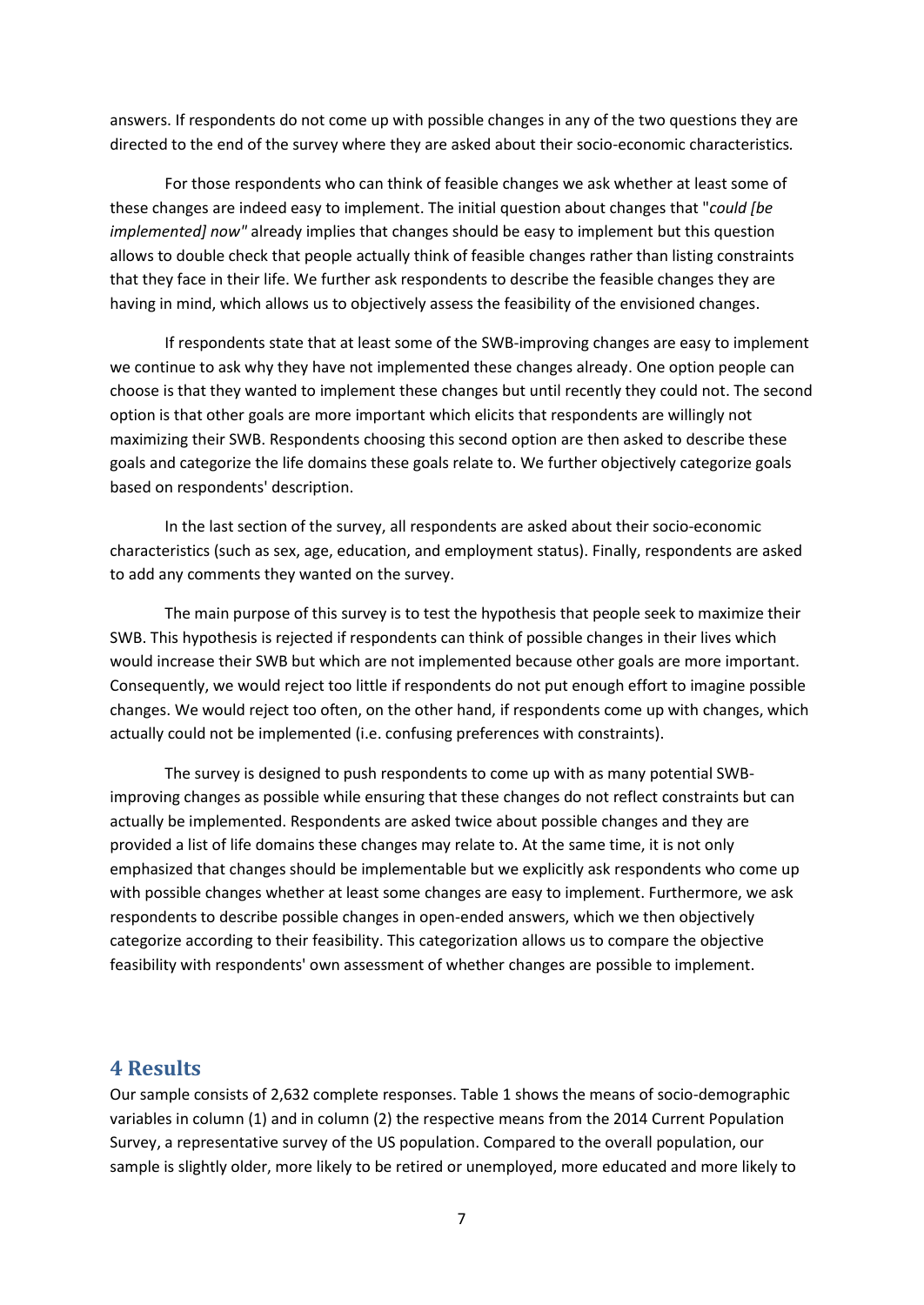be female while the fraction of white respondents is relatively similar. Table 2 shows summary statistics for the three SWB measures. The random assignment of respondents to different SWB measures results in fairly balanced subsamples, with 864 to 893 respondents in each group.

Figure 1 shows the fraction of respondents who can think of changes in their life that would improve their SWB rating. When first asked about it, 53 to 67 percent can think of some changes. This share increases to 65 to 78 percent when we provide respondents with different life domains and ask them again to list changes. Interestingly the share of respondents who can think of changes is significantly smaller for the happiness treatment than for the life satisfaction and the ladder treatment. One potential explanation is that people put less effort to come up with potential changes in the happiness treatment because responding to the happiness questions at the beginning of the survey takes longer than for the other two SWB measures. Another possible issue in the happiness treatment is greater complexity. Indeed, multiple dimensions in the space of feelings may make it seem more complicated for the respondent to think of changes in life that would be good for several dimensions. Our question, to avoid grammatical clumsiness, referred to changes that "would make [the respondent] more often feel happy and enjoy life, or feel less often depressed and sad", therefore joining together the positive feelings in one cluster and the negative feelings in another, but leaving it possible for a change to improve things for only one of these clusters.

The third group of bars in Figure 1 shows the fraction of people stating that at least some of the changes they are thinking about are actually easy to implement. Our initial question about potential SWB-improving changes already asked explicitly for changes that the respondent could "implement now". However, we then induce respondents to come up with as many changes as possible. That is why it is important to check whether at least some of these changes are actually implementable. As Figure 1 shows the fraction of people who state that at least some changes are easy to implement is 34 to 39 percent -- much lower than the fraction of people who can think of any changes, and not significantly different across SWB measures. This suggests that we have successfully induced respondents to come up with as many changes as possible so that in many cases they came up with changes that are not implementable. Moreover, that is also true for the happiness treatment with a gap of more than 25 percentage points between the fraction of respondents with potential changes and the fraction with at least some easy changes. Hence, even if respondents in the happiness treatment put less effort or had a harder time to come up with potential changes than for the other SWB measures they are still strongly "overshooting", coming up with changes that are not easy to implement almost half of the time.

We also ask respondents to describe the potential changes in their own words. This allows us to objectively assess whether these changes are possible or whether they cannot be implemented because they reflect constraints in the respondent's life. The fraction of objectively coded possible changes is shown in the fourth group in Figure 1 and it is not significantly different from respondents' subjective assessment of whether changes are easy to implement. This shows that even though people "overshoot" and come up with changes that are not feasible in some cases they understand what we are asking for when we double-check if changes can be implemented.

In what kind of life domains do people envision possible changes that would increase their SWB? To answer this question we categorize respondents' open-ended description of possible changes and divide them in different categories (Table 3). The by far most common domain is health.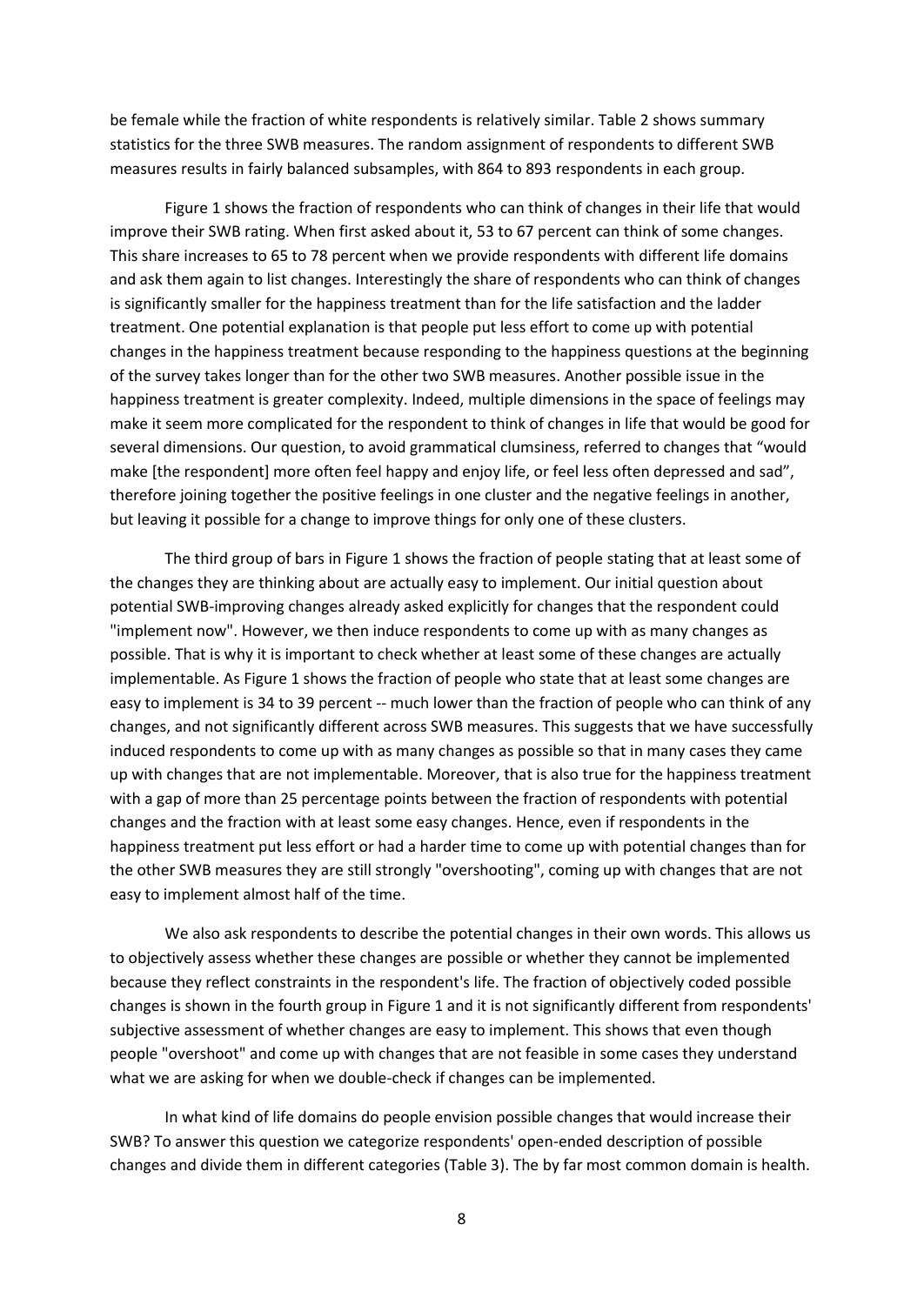About 42 percent of envisioned feasible SWB-enhancing changes relate to health issues, such as exercising more. The second most common category, with 28 percent of all changes relating to it (a given change might relate to more than one category), is people's job, followed by finances, family, hobbies, personal development and the partner. Interestingly, not a single respondent thinks that changes related to morality could improve her or his SWB, though this may be due to the fact that it would imply admitting some immoral deeds.

The central question of our analysis is, why do people not implement those changes that are feasible and that would increase their SWB. One possibility is that they have not been feasible until recently, e.g due to budget constraints that only got relaxed recently or due to information frictions. On the other hand, if the SWB score is just one argument among others in the respondents' goals in life they might intentionally refrain from implementing these changes because they care more about other goals. As Table 4 shows, about two thirds of the 36 percent who can think of SWB-enhancing changes that are feasible (25 percent of the overall sample) state that they actually wanted to implement the changes but could not until recently. The leading restrictions are money and time, followed by self-discipline issues such that the respondents "couldn't stick to it" or "haven't cared enough about it". Only one third of those with possible changes, or about 12 percent in the overall sample, state that other goals are more important. This is the group of respondents who apparently do not maximize SWB (in the following referred to as *non-maximizers*). These people could find ways to improve their SWB, but they don't choose these ways because they would come at the expense of other dimensions of their life they care about. The other way around, these results suggest that close to 90% of the respondents actually seek to maximize their SWB.

Figure 2 shows the fraction of non-maximizers by SWB measure. For comparability the figure also reproduces the fractions of respondents with any SWB-enhancing change and with feasible changes as shown in Figure 1. The fraction of non-maximizers is largest for the happiness measure (13.3 percent), slightly smaller for the ladder (11.7 percent) and significantly smaller for life satisfaction (10.6 percent). In other words, respondents are more likely to seek the maximization of life satisfaction than the maximization of happiness. This ranking of SWB measures is robust to different coding specifications and observable across most subgroups that we analyze in the following.

In Figure 3 we show how alternative ways to specify the group of respondents with feasible changes affects the fraction of non-maximizers across measures. The first group of bars shows the baseline specification for which we include all respondents who subjectively state that at least some changes are feasible. The second group of bars shows a specification for which we reassign those with subjectively feasible but objectively unfeasible changes to the group without feasible changes. In other words, if a respondent states that she could increase her SWB with a life change which in the open-ended description clearly classifies as unfeasible we assign that respondent to the group of SWB maximizers. In the third group of bars we exclude all cases with conflicting subjective and objective assessments of the feasibility of changes. All three specifications result in the same ordering of SWB measures. The difference between life satisfaction and happiness is significant at the 10 percent level in all cases. Notice that the fraction of non-maximizers is largest in the baseline specification, for all three SWB measures. In turn, this specification provides us with the most conservative estimate of the share of respondents who seek to maximize SWB.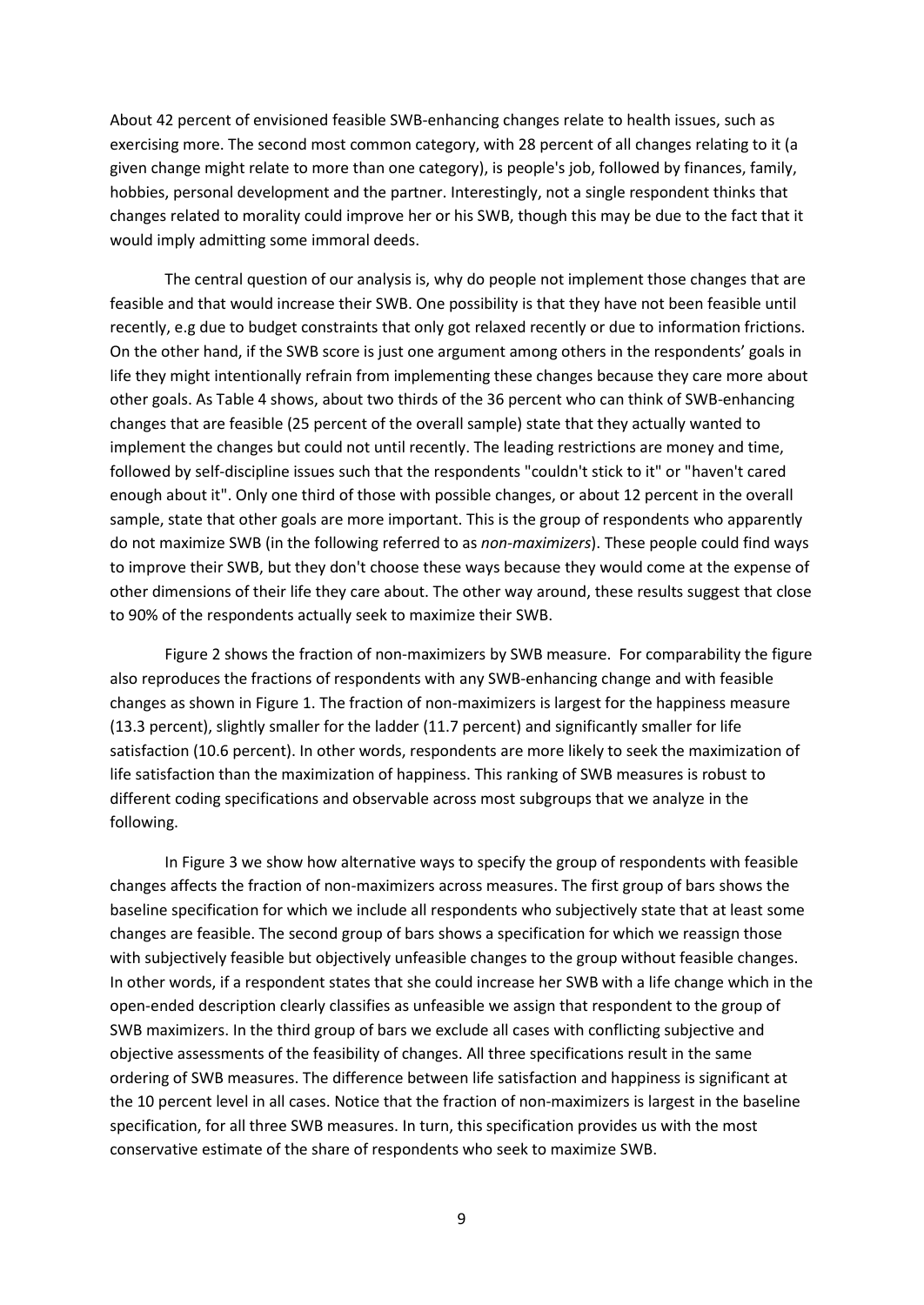Which are the kind of goals that are so important to non-maximizers that they sacrifice part of their SWB to achieve them? Table 5 shows that a third of SWB-dominating goals mentioned by non-maximizers are related to their family relations. Appendix Table A1 provides a list of open-ended descriptions which respondents came up with to describe these family related goals. It shows that these goals cover all parts of the family: grandchildren, children, spouse, parents, and parents-in-law. Interestingly, in some cases these descriptions explicitly mention the SWB of other family members. In these cases respondents sacrifice their own SWB in order to increase the SWB of those they care about.

The second and third most common life domain SWB-dominating goals relate to are respondents' jobs and their financial situation (Table 5). Each of them is mentioned in about a fifth of all cases. Goals related to respondents' health are mentioned only in 7 percent of the cases, even though health is a central life domain. One explanation might be that health is an important component of people's SWB so that goals relating to respondents' health would not come at the costs of their SWB. In line with this idea, Table 3 shows that health is the leading life domain where respondents can envision feasible changes that would increase their SWB. For a similar reason very few SWB-dominating goals relate to leisure and hobbies (1.1 percent, Table 5) even though this domain is mentioned in 15.4 percent of cases when people describe feasible SWB-enhancing life changes (Table 3). Leisure and hobbies are usually thought of as directly feeding into SWB. It is more surprising that similarly few SWB-dominating goals relate to religion, morality, activism and volunteering. These are domains one might expect people to sacrifice part of their SWB for. One explanation could be that respondents gain sufficient gratification from activities related to these life domains so that sacrifices of time or money for these goals are fully compensated in respect to their effects on SWB. Appendix Table A2 shows in detail which feasible SWB-enhancing changes are dominated by which goals. Goals related to family, job and financial situation appear to block changes in the various domains in similar ways.

How does the fraction of non-maximizers vary across different subgroups? Figure 4 shows that the pattern across SWB measures is very similar across gender. There are no significant differences between men and women and the ranking within gender is the same. The same is not true if we split the sample by age groups. The fraction of non-maximizers strongly decreases with age. It is around 16 percent among those of age 18-39, 10 to 15 percent for those aged 40-59, and a mere 5.6 to 8 percent in the oldest age group (60 to 89).

Table 6 shows that respondents in the youngest age group are most likely to sacrifice their SWB for family related issues (about a third among non-maximizers or 5 percent in the overall sample), followed by job and financial issues. Personal development ranks fourth. Since these respondents are in a phase of their lives in which they invest into their careers and their personal development while starting their own family, this ordering is not surprising. These findings suggest that among the goals that young adults pursue and for which they are willing to sacrifice some of their SWB, the most prominent appear to be about their family and about their future self.

For those of age 40-59 family issues become if anything more important, as in this age group people might not only have to take care of their children but also of their parents. The fraction mentioning job issues and personal development drops by one third and two thirds, respectively, perhaps because at that age respondents' investments in their careers have been largely completed.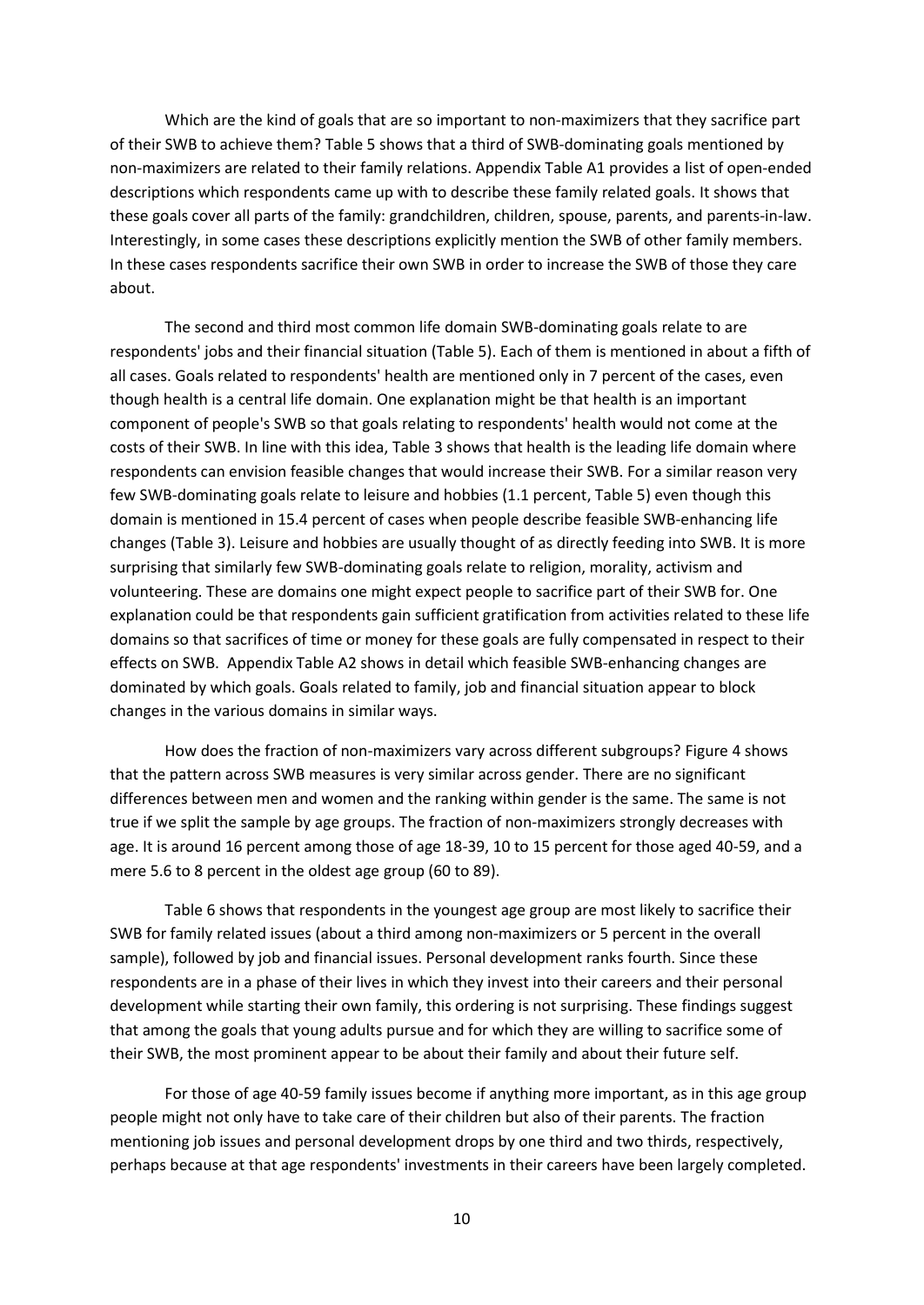Financial issues remain similarly important as a source of goals for which respondents might sacrifice their SWB.

Among the oldest group, those of age 60 and above, the share of respondents who sacrifice SWB for family relations vanishes almost entirely. At that age your own parents might have already died while your children are fully independent. To the extent that grandparents might take care of their grand children this seems not to come at a cost to their SWB. Similarly, their job and personal development vanishes as a source of SWB-dominating goals and only the financial situation remains a life domain of significant relevance. This finding might provide an explanation for the age U-shape in wellbeing (Schwandt 2015). The elderly might have relatively high SWB because they have few obligations or opportunities to sacrifice their SWB for their family or for their future self.

Figures 6 and 7 show the shares of non-maximizers across education and income. Those with higher education and higher income are more likely to sacrifice part of their SWB for other goals, but the gap is largest for happiness and not significantly different for life satisfaction. Those with more human capital might have more opportunities to give up their own wellbeing for their relatives or to invest in their future self, but this comes mostly at the expense of happiness while it seems to be mostly internalized in life satisfaction. This suggests life satisfaction might capture better people's goals in particular when comparing different socio-economic groups.

Figure 8 divides the sample by employment status. The pattern across SWB measures among the employed is similar to those with college education or high incomes in the previous figures, while it is dramatically shifted downwards for the relatively small subsample of unemployed. In this subgroup on average only about 7.5 percent do not maximize their SWB, an average level that is similarly low as in the oldest age group in Figure 5. For both the elderly and the unemployed, goals are in accordance with SWB maximization. However, while the elderly do not have the opportunity to sacrifice their SWB for family members or their future self, the unemployed lack the means to accomplish goals that would either increase their own SWB or that of their relatives. Table 7 shows that the fraction of respondents sacrificing their SWB for their family is indeed particularly low among the unemployed and it is the highest among those with high income. The fraction mentioning personal development as a SWB-dominating goal is relatively high among the unemployed, unsurprisingly, as they are likely to suffer from unpleasant time and effort investments in job search.

## **5 Discussion**

Our results can be summarized as follows.

- 1. It is not difficult to make people think of changes that would improve their SWB, but most of these changes are not really feasible. In the end, only about 35-40% of the sample can think of changes that are feasible. This proportion is similar across SWB measures (life satisfaction, ladder, happiness).
- 2. Even less, around 10-13% of the sample, would actually refuse to implement those feasible changes on the grounds that they have other goals in life that conflict with maximizing their SWB. This means that for close to 90% of the respondents, either they (believe they) do maximize their SWB, or they happen to follow goals that put them in a situation in which their SWB appears maximized to them.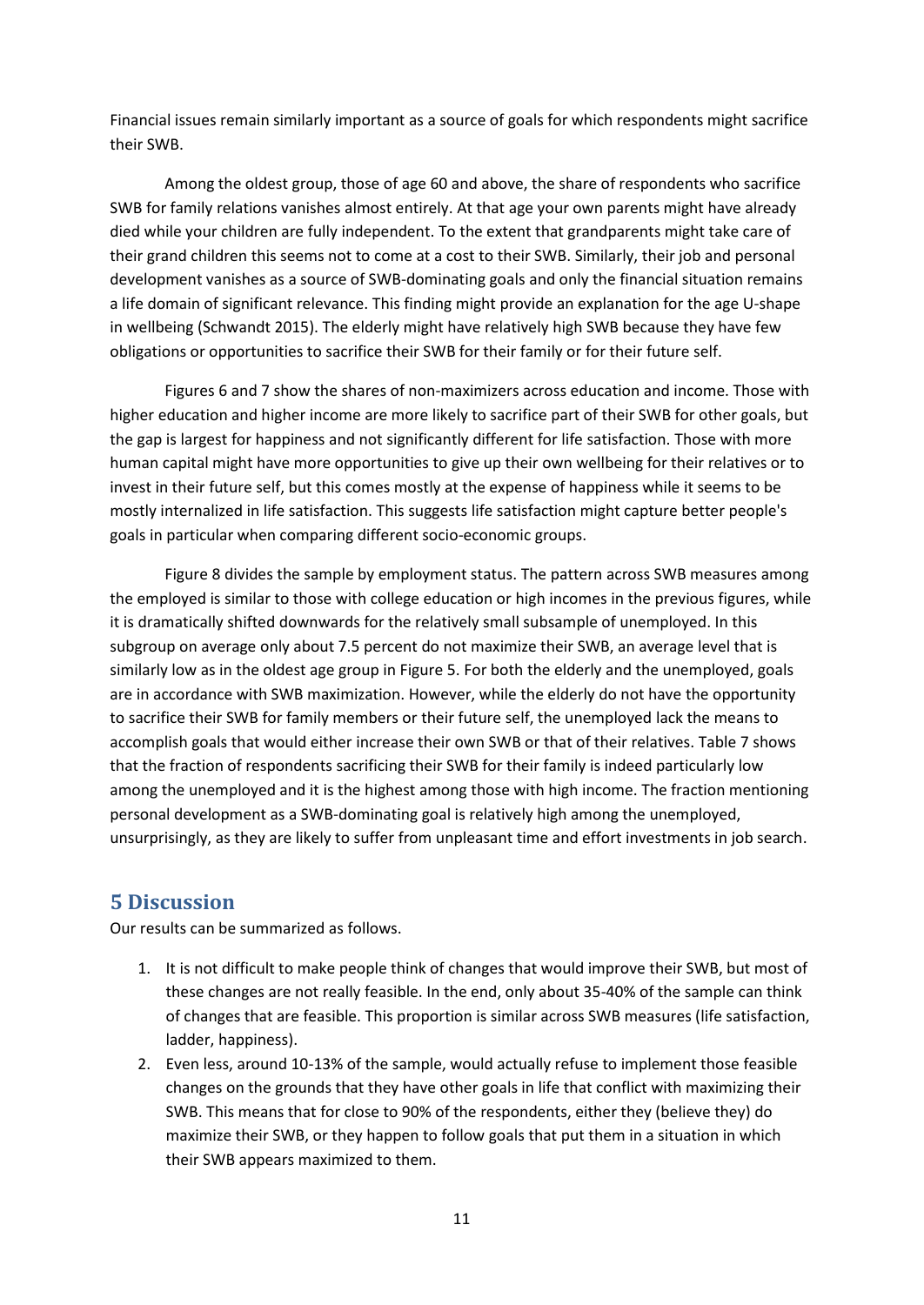- 3. When people invoke other goals, they generally relate either to family and relatives, for which people are willing to sacrifice their personal SWB, or to the future, for which people are willing to invest.
- 4. There are no significant gender differences, but age groups and unemployed people exhibit specific patterns. Young and middle-age respondents have more family responsibilities and future-oriented plans, whereas elderly people seem to have greater leisure to maximize their own SWB –a phenomenon which might contribute to explaining the greater declared SWB of elderly people in many surveys. Unemployed respondents also seem to be more like SWB maximizers, which can perhaps be explained in several ways: a) they may have less opportunities to invest for others or their own future; b) their reduced self-esteem may reduce their ability to look beyond their present personal situation; c) a reverse causation may induce those who strive for their families and their future self to be less vulnerable to unemployment.
- 5. Education and income groups show no significant differences for the satisfaction and ladder answers, but they do differ with respect to happiness, with the more advantaged groups being more willing to sacrifice their happiness to other goals.

Our results, overall, suggest that SWB is indeed maximized by most people in the population, with important exceptions: some of the young and middle-aged sacrifice their SWB for the sake of their family and their own future, and some of the "achievers" sacrifice their emotional well-being. It is noteworthy that, even for the respondents who have other goals than their SWB, these other goals have mostly to do with the well-being of their relatives or their own future well-being. If that is the case, even the non-maximizers in our survey do not undermine the relevance of SWB as a relevant indicator of present, personal well-being.

Our survey suffers from limitations. First, the relatively small size of the sample may have hidden some additional significant differences between socio-demographic groups. Second, the survey strongly relies on people's own perceptions of their situation and the possible changes they could make, and therefore is more about what people believe than about whether they actually maximize their SWB. However, our indirect strategy appears to go deeper than a simple direct question.

For applications to public policy, it is worth emphasizing that the usefulness of SWB questions depends more on whether people believe the SWB question is close to their goals in life than whether they do actually maximize it. Indeed, if people mistakenly pursue lifestyles that actually harm their SWB, the relevance of the SWB measure is not undermined. The challenge is then only to help people figure out what actions and lifestyles are good for their SWB, not to push them toward the actual goal that they mistakenly pursue. To illustrate this point, consider the problem of consumerism. Suppose that people believe that the consumerist lifestyle is good for their SWB, which they want to maximize, whereas it is not. One can reconcile their goals and their actions either by showing them the deleterious SWB consequences of consumerism, or by converting them away from SWB and toward more materialistic consumeristic goals. Obviously, the former appears more respectful of their true goals.

As explained in the beginning of this paper, the fact that life satisfaction questions appear to track present, personal well-being for most respondents (even many of the "non-maximizers") does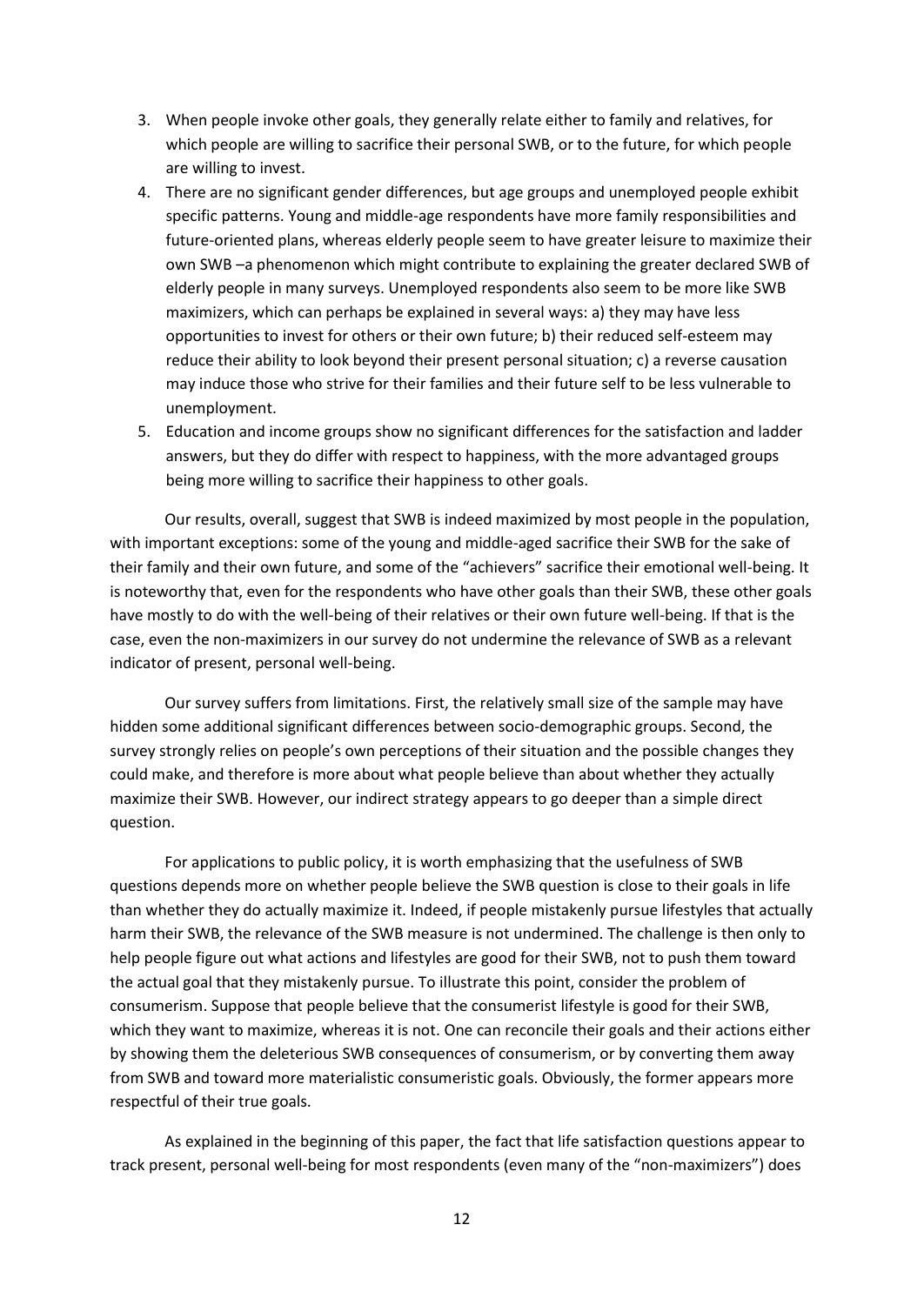not imply that the satisfaction responses can be used immediately like "utility" indicators. Especially, interpersonal comparisons may require additional filtering referring to people's objective situation. Even the use of satisfaction data in regressions seeking to estimate the determinants of SWB relies on some degree of interpersonal comparability. Our paper is not meant to solve this issue. Our more limited goal was to test if SWB questions are close to people's goals in life. For satisfaction questions, at least, the results seem reassuring.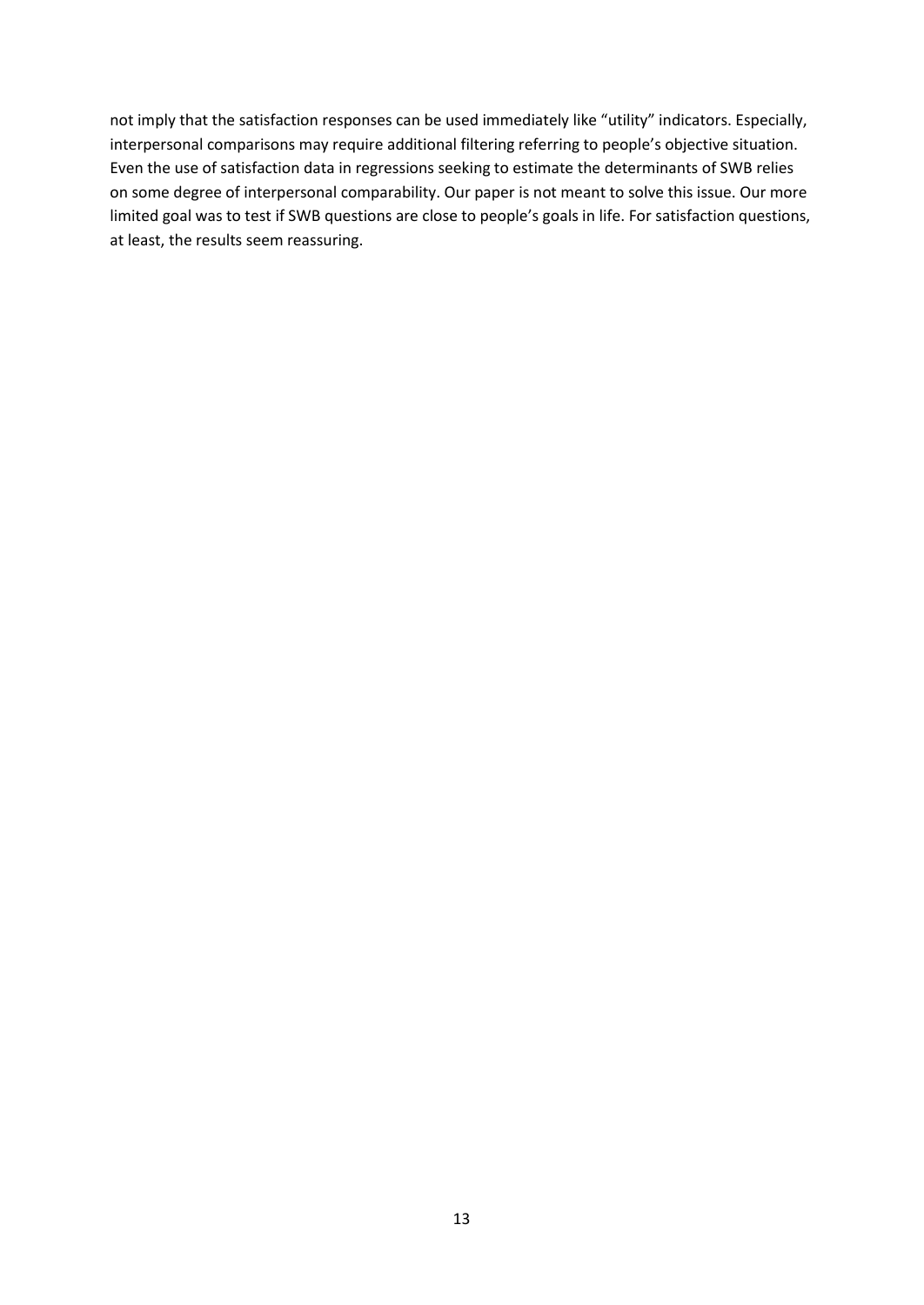## **6 References**

Benjamin D.J., O. Heffetz, M. Kimball, A. Rees-Jones 2012, "What do you think would make you happier? What do you think you would choose?," *American Economic Review* 102(5): 2083-2110.

Benjamin, D.J., O. Heffetz, M.S. Kimball, N. Szembrot 2014, "Beyond Happiness and Satisfaction: Toward Well-Being Indices Based on Stated Preference," *American Economic Review* 104(9): 2698- 2735.

Deaton A. 2010, "Price indexes, inequality, and the measurement of world poverty," *American Economic Review* 100: 5-34.

Decancq K., M. Fleurbaey, E. Schokkaert 2013, "Happiness, equivalent incomes, and respect for individual preferences," *Economica*, forth.

Dolan P., D. Fujiwara 2016, "Happiness-based policy analysis", in M. Adler and M. Fleurbaey (eds.), *Oxford Handbook of Well-Being and Public Policy*, Oxford U. Press.

Fleurbaey M., D. Blanchet 2013, *Beyond GDP. Measuring Well-Being and Assessing Sustainability*, New York: Oxford University Press.

Frey S. B., A. Stutzer 2012, The use of happiness research for public policy. *Social Choice and Welfare* 38: 659-674.

Kahneman D., A.B. Krueger, D. Schkade, N. Schwarz, A.A. Stone 2004, "Toward national well-being accounts," *American Economic Review* 94: 429-434.

Layard R. 2005, *Happiness. Lessons from a New Science*, London: Allen Lane.

Layard R., G. Mayraz, S. Nickell 2008, "The marginal utility of income," *Journal of Public Economics* 92: 1846-1857.

Nussbaum M.C. 2008, "Who is the happy warrior? Philosophy poses questions to psychology," *Journal of Legal Studies* 37: S81-S113.

Oswald, A. J., S. Wu 2010, "Objective confirmation of subjective measures of human well-being: Evidence from the USA," *Science*, 327(5965), 576-579.

Rayo L., G.S. Becker 2007, "Evolutionary efficiency and happiness," *Journal of Political Economy* 115: 302-337.

Schwandt, H. 2015, "Unmet Aspirations as an Explanation for the Age U-shape in Wellbeing," Working Paper. CEP, London School of Economics.

Stiglitz J., Sen, A., J.P. Fitoussi 2009, *Report by the Commission on the Measurement of Economic Performance and Social Progress*, www.stiglitz-sen-fitoussi.fr.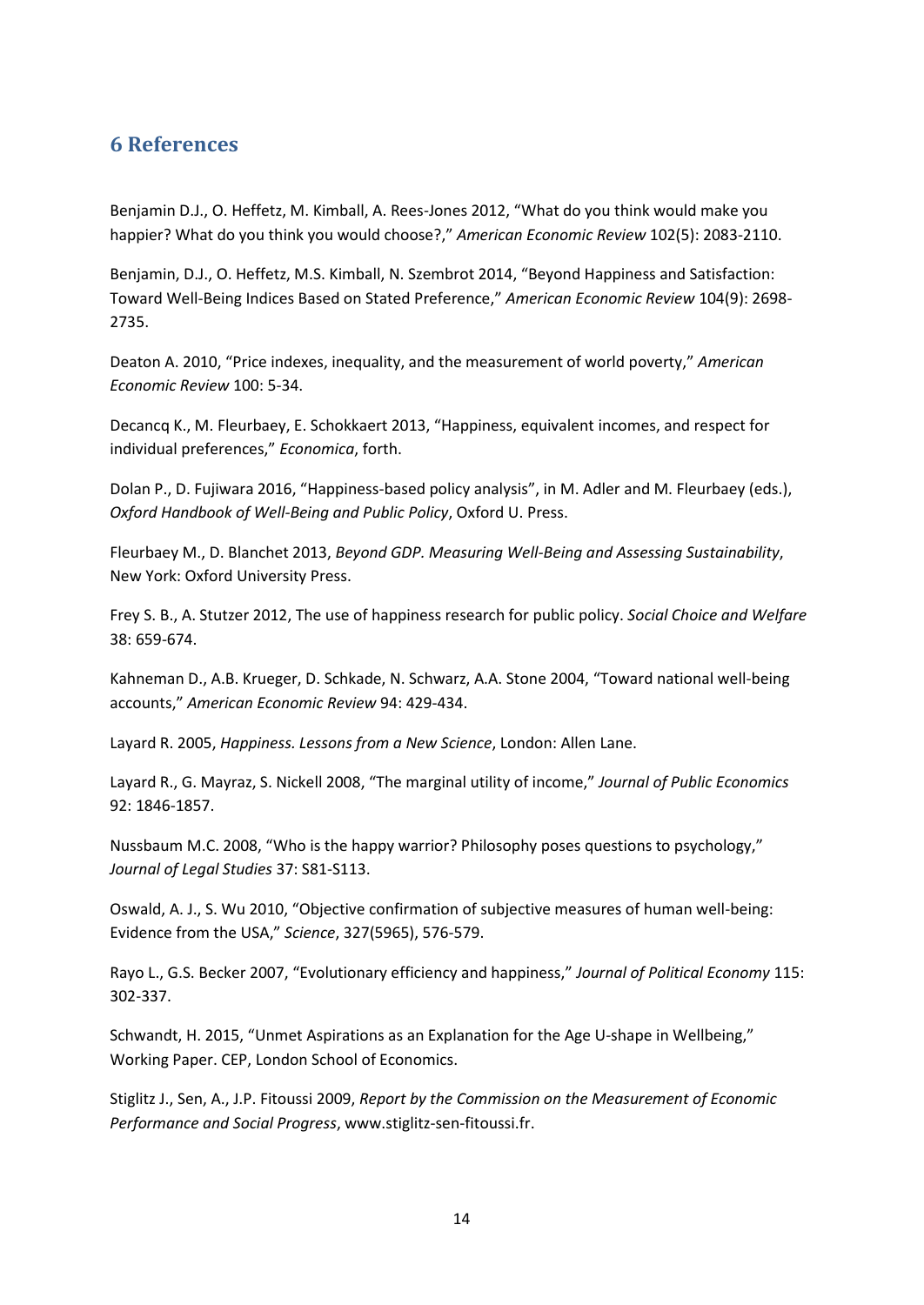# **Tables and Figures**



**Figure 1: Fraction of respondents who can think of changes to improve SWB.**

Notes: N[Life satisfaction]=893; N[Ladder]=875; N[Happiness]=864. 90% confidence intervals are displayed.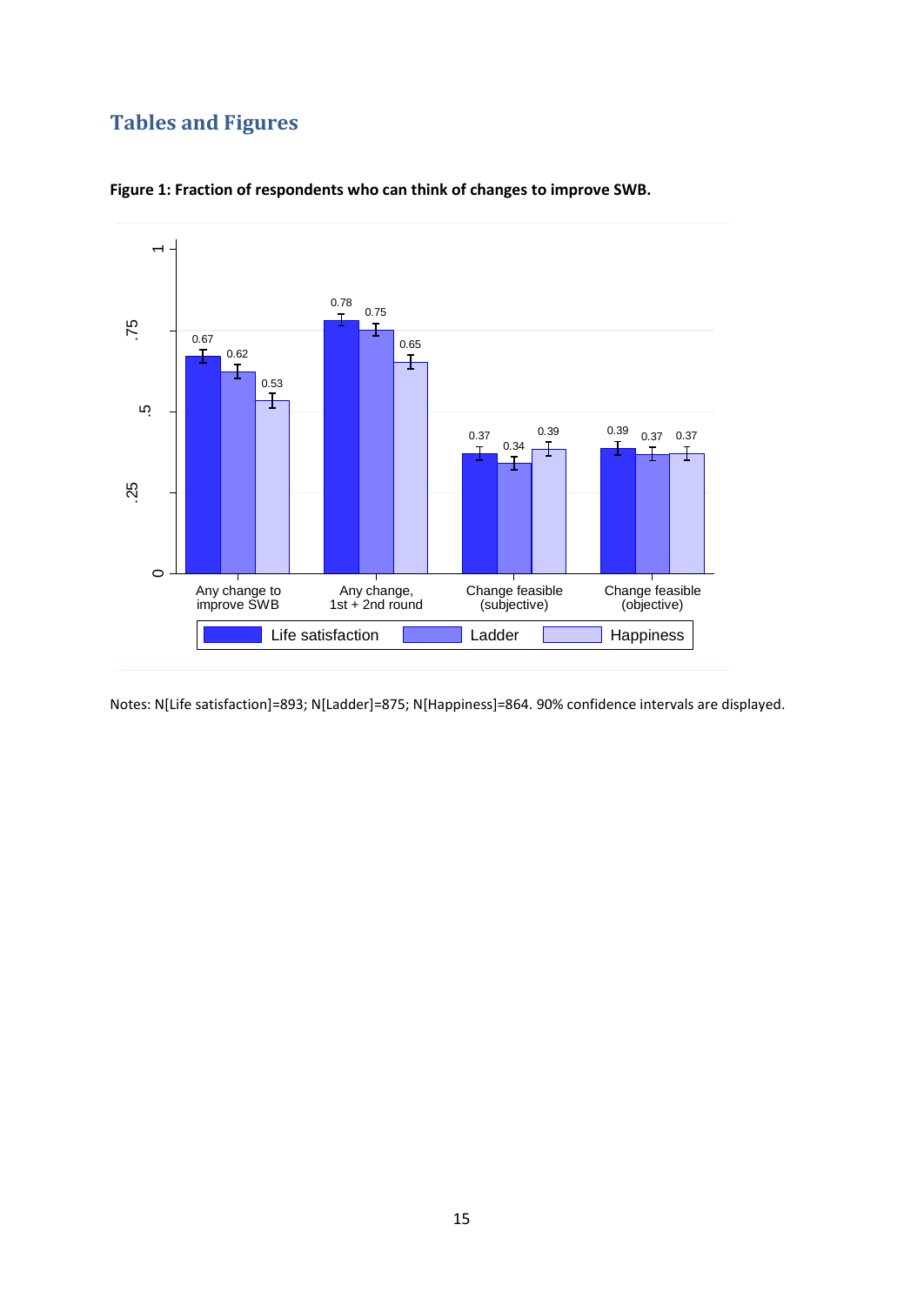**Figure 2: Fraction of respondents with any SWB-improving changes, with possible changes and with other goals that are more important than SWB.**



Notes: N[Life satisfaction]=893; N[Ladder]=875; N[Happiness]=864. The first two groups of bar graphs replicate groups 2 and 4 from the previous graph. 90% confidence intervals are displayed. (\*) fractions are significantly different with p<.1.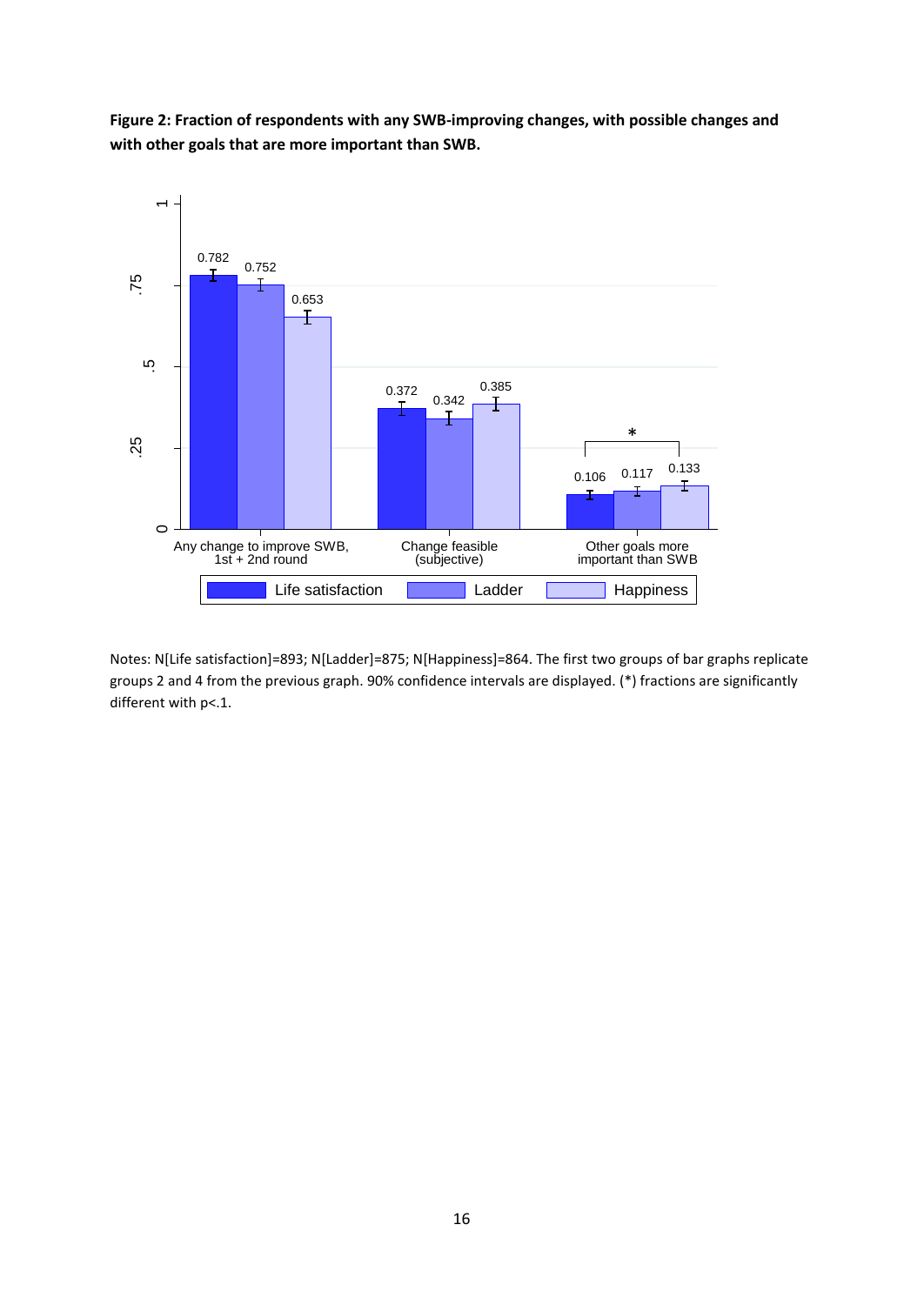**Figure 3: Fraction of non-maximizers, alternative coding of changes which opposing feasibility in the subjective and the objective feasibility assessment.**



Notes: N[Life satisfaction]=893; N[Ladder]=875; N[Happiness]=864. There are 48 cases in which respondents state a change is easy even though it appears difficult / impossible to implement in the open-ended questions ( and hence rather reflecting a constraint). In the baseline specification these cases are included as possible changes and hence included in "other goals more important" if that is stated. In the second specification "Recoding constraints" we recode these cases as a constraint so that they cannot be counted as a possible change which is dominated by "other goals". In the third specification we exclude these ambiguous cases. Since we want to test whether people maximize their SWB we choose as baseline the specification which results in the highest fraction of SWB non-maximizers. 90% confidence intervals are displayed. (\*) fractions are significantly different with p<.1.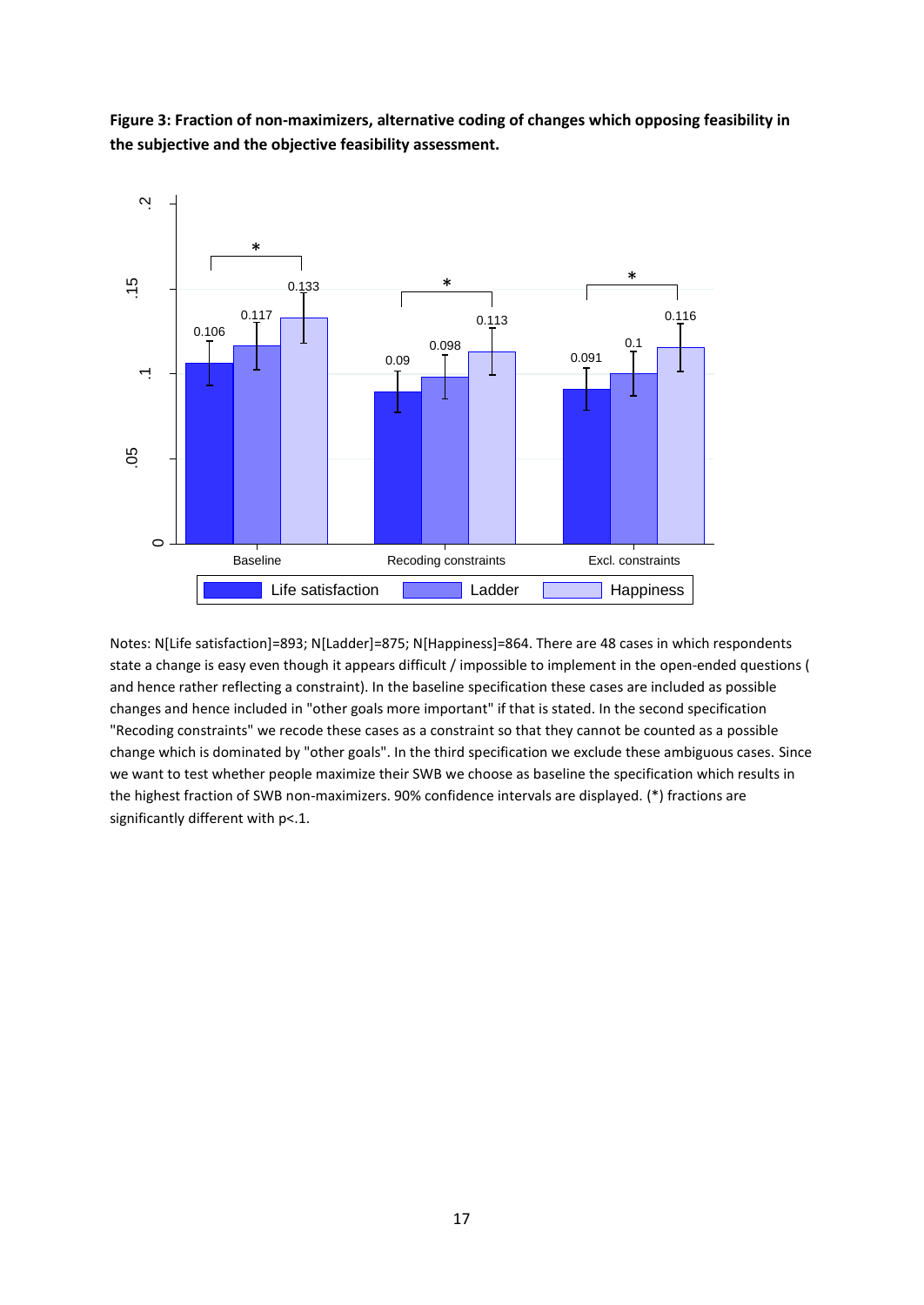

### **Figure 4: Fraction of non-maximizers, by GENDER.**

Notes: N[female]=1,432; N[male]=1,036. 90% confidence intervals are displayed.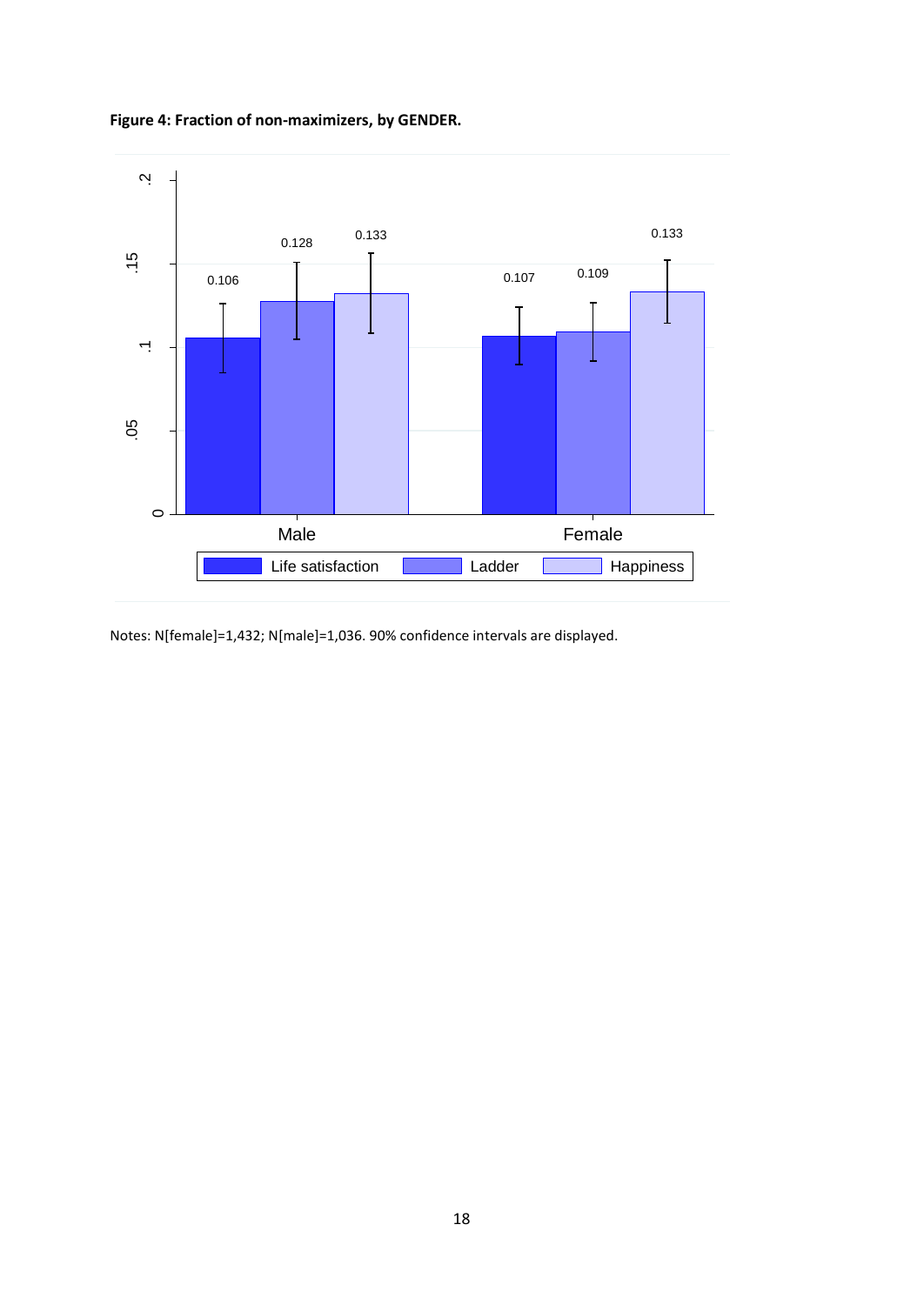



Notes: N[age 18-39]=818; N[40-59]=1,000; N[60-89]=814. 90% confidence intervals are displayed. 90% confidence intervals are displayed. (\*\*\*) p<0.01.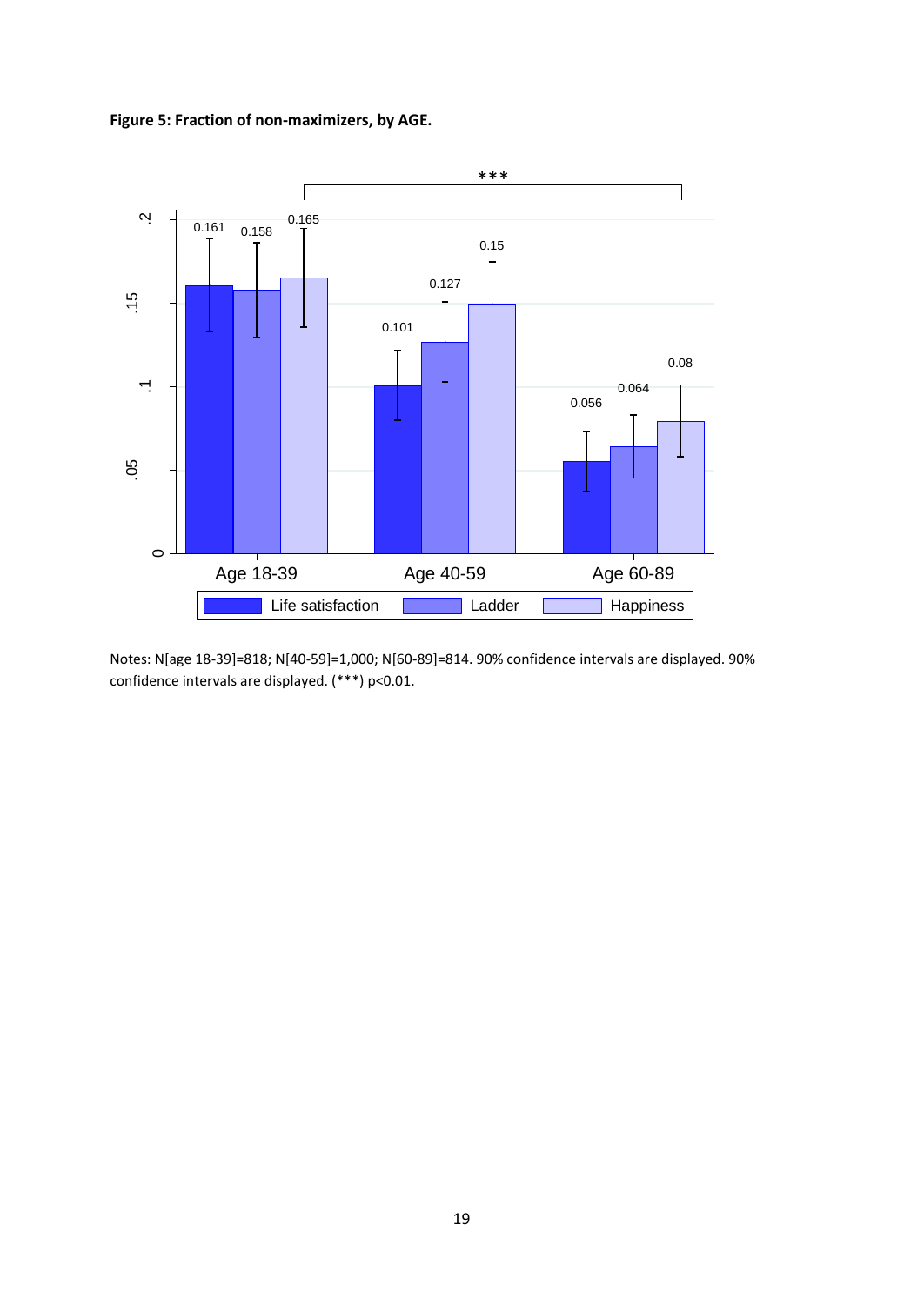**Figure 6: Fraction of non-maximizers, by EDUCATION.**



Notes: N[HS or less]=1,356 ; N[College+]=1,143. Respondents below age 25 are excluded. 90% confidence intervals are displayed. (\*\*) p<0.05; (-) p>.1.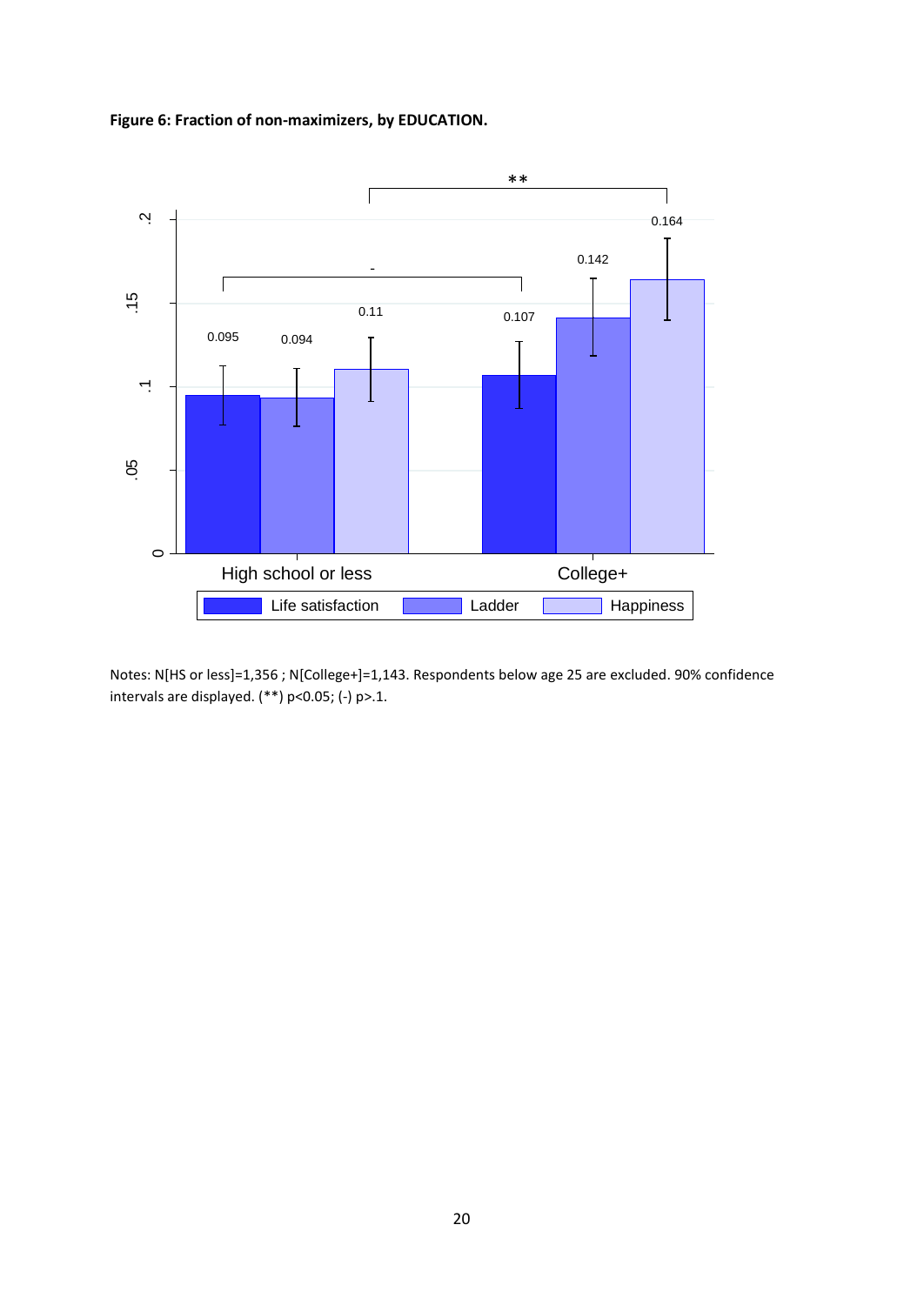**Figure 7: Fraction of non-maximizers, by INCOME.**



Notes: N[Income<\$75k]=781; N[Income>=\$75k]=1,039. Retired respondents and those above age 64 are excluded. 90% confidence intervals are displayed. (\*) p<0.1; (-) p>.1.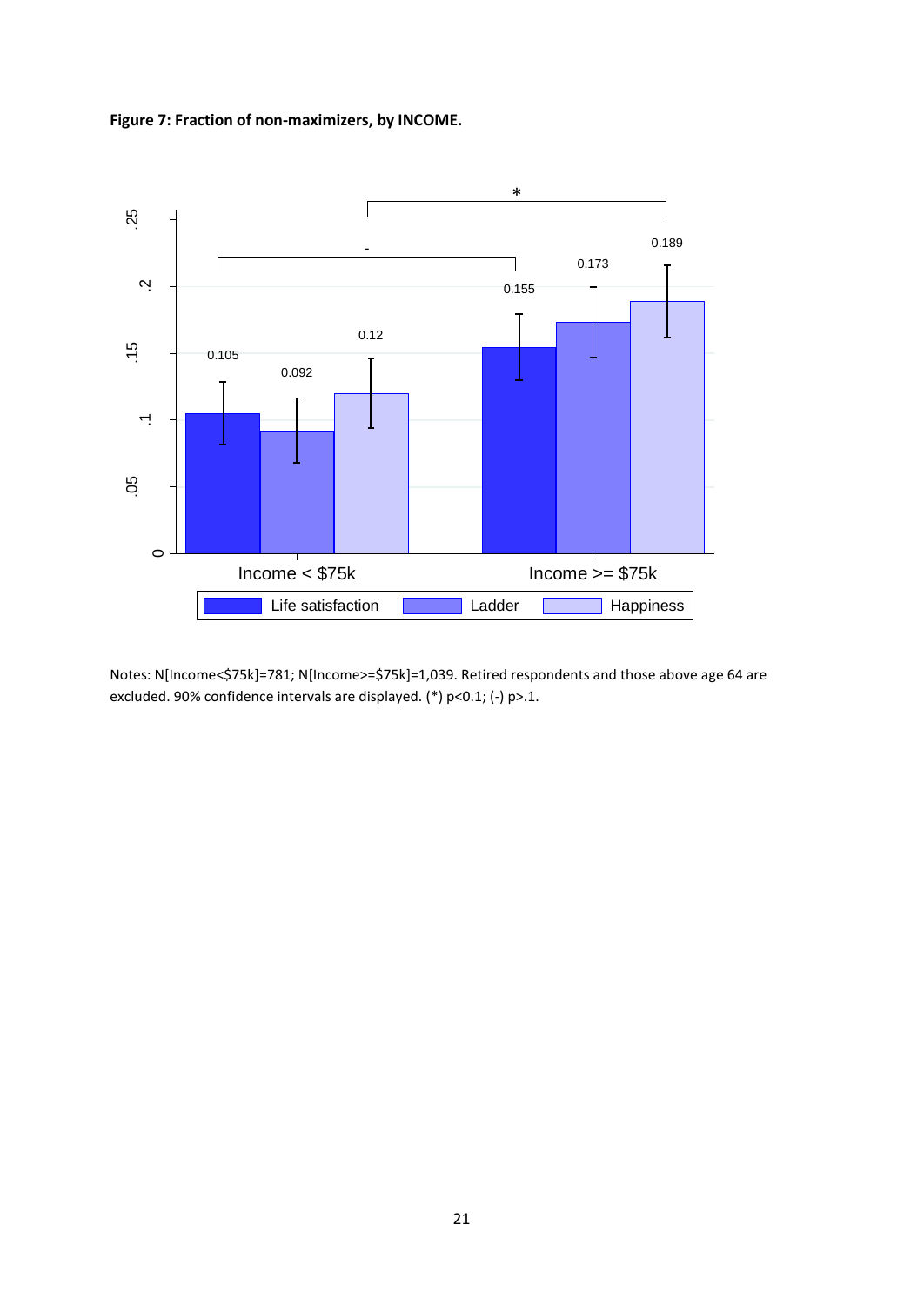



Notes: N[not employed]=400; N[employed]=1,266. 90% confidence intervals are displayed. (\*\*\*) p<0.01.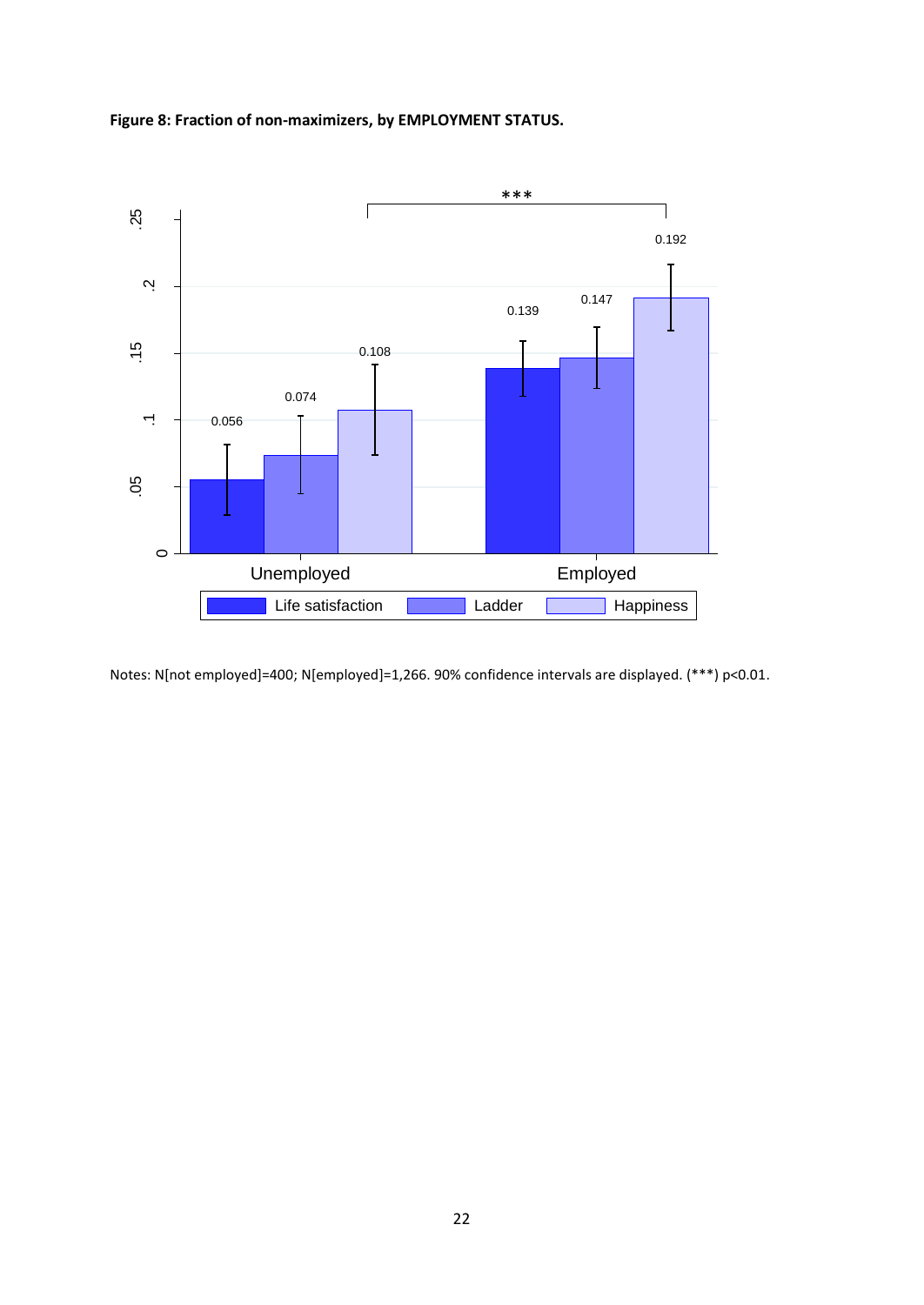#### **Table 1: Means of demographic variables, SWB survey vs. CPS 2014.**

|                   | <b>SWB Survey</b> | <b>Current Population Survey</b> |
|-------------------|-------------------|----------------------------------|
|                   | May 2014          | March 2014                       |
| Sample: Age 18+   | (1)               | (2)                              |
| Age (mean)        | 48.0              | 46.8                             |
| Age (std. dev.)   | 15.4              | 17.9                             |
| Male, %           | 39.4              | 48.4                             |
| White, %          | 76.1              | 79.1                             |
| College degree, % | 44.5              | 38.6                             |
| Employed, %       | 48.1              | 60.2                             |
| Unemployed, %     | 9.0               | 4.3                              |
| Retired, %        | 18.9              | 15.7                             |
| N                 | 2,632             | 100,633                          |

#### **Table 2: Descriptive statistics of SWB measures.**

| SWB measure                | N   | Mean  | Std. Dev. |
|----------------------------|-----|-------|-----------|
| Life Satisfaction $(0-10)$ | 893 | 6.820 | 2.128     |
| Life Ladder $(0-10)$       | 875 | 6.627 | 2.011     |
| Happiness $(0-4)$          | 864 | 3.102 | 1.453     |

Notes: Happiness is the sum of positive answers to four questions about emotions experienced in the previous week. The happiness score refers to the sum of affirmative answers to the positive emotions and negating answers to negative emotions. See Section 3 for further details on the different SWB measures.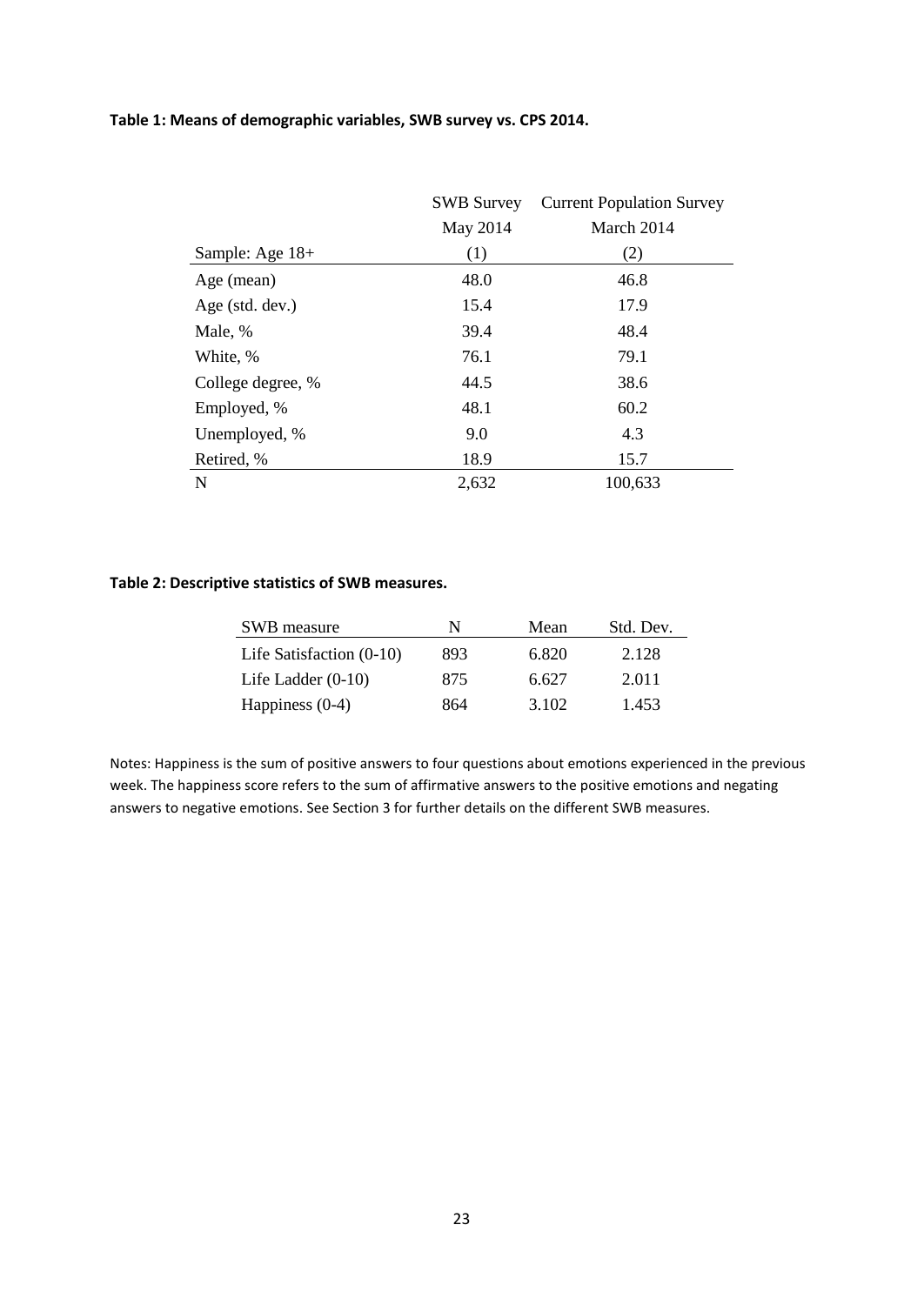#### **Table 3: Categorization of possible SWB-enhancing changes.**

| Feasible changes to improve |
|-----------------------------|
|-----------------------------|

|                                 | SWB are related to                 | Percent | SE(Mean) |  |  |
|---------------------------------|------------------------------------|---------|----------|--|--|
|                                 |                                    |         |          |  |  |
| 1.                              | Health issues                      | 41.07   | 1.69     |  |  |
| 2.                              | Job                                | 28.05   | 1.51     |  |  |
| 3.                              | Financial situation                | 19.78   | 1.34     |  |  |
| 4.                              | Family                             | 17.96   | 1.28     |  |  |
| 5.                              | Leisure and hobbies                | 15.44   | 1.23     |  |  |
| 6.                              | Personal development               | 14.53   | 1.16     |  |  |
| $7_{\scriptscriptstyle{\circ}}$ | Partner                            | 13.62   | 1.09     |  |  |
| 8.                              | Friends                            | 10.19   | 0.97     |  |  |
| 9.                              | Education and learning             | 7.06    | 0.84     |  |  |
|                                 | 10. Religion                       | 6.56    | 0.80     |  |  |
|                                 | 11. Consumption (incl. home)       | 6.46    | 0.81     |  |  |
|                                 | 12. Volunteering activity          | 5.65    | 0.75     |  |  |
|                                 | 13. Location/ neighborhood related | 4.64    | 0.68     |  |  |
|                                 | 14. Politics, activism             | 0.30    | 0.17     |  |  |
|                                 | 15. Morality                       | 0.00    | 0.00     |  |  |

Notes: The sample consists of respondents who can think of changes that are possible to implement and that would increase their SWB (N=964). Shares sum up to more than 100 percent as respondents may report more than one possible change and a given change may fall into more than one category. SE(Mean) is the standard error of the mean.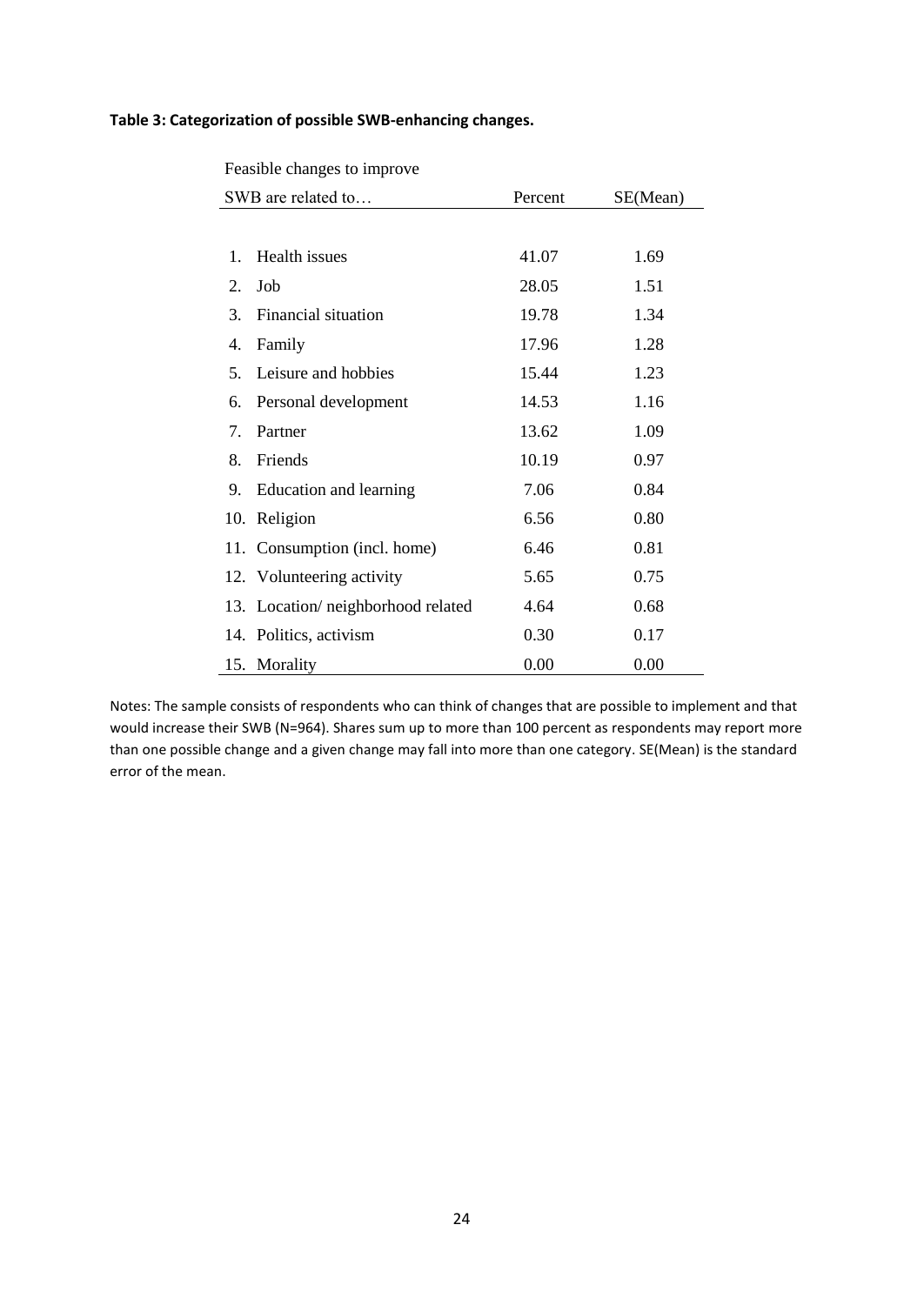### **Table 4: Reasons why feasible SWB-enhancing changes not yet implemented.**

| SWB-enhancing change is feasible.                                    | 36.63 |
|----------------------------------------------------------------------|-------|
| Reason why possible change not (yet) made, in percent                |       |
| (1) Other goals are more important                                   | 11.85 |
| (2) I wanted to but until recently I could not (incl. T don't know') | 24.77 |
| <u>Subcategories of <math>(2)</math>:</u>                            |       |
| I didn't have the money                                              | 5.85  |
| I didn't have the time                                               | 4.41  |
| I just couldn't stick to it                                          | 3.91  |
| I haven't cared enough about it                                      | 2.36  |
| I had not thought about it                                           | 1.37  |
| I wasn't allowed to                                                  | 0.91  |
| It was against moral / religious / social norms                      | 0.23  |
| I don't know                                                         | 9.50  |

Notes: The subcategories of (2) sum up to more than 21.35 percent as respondents may report more than one than one subcategory.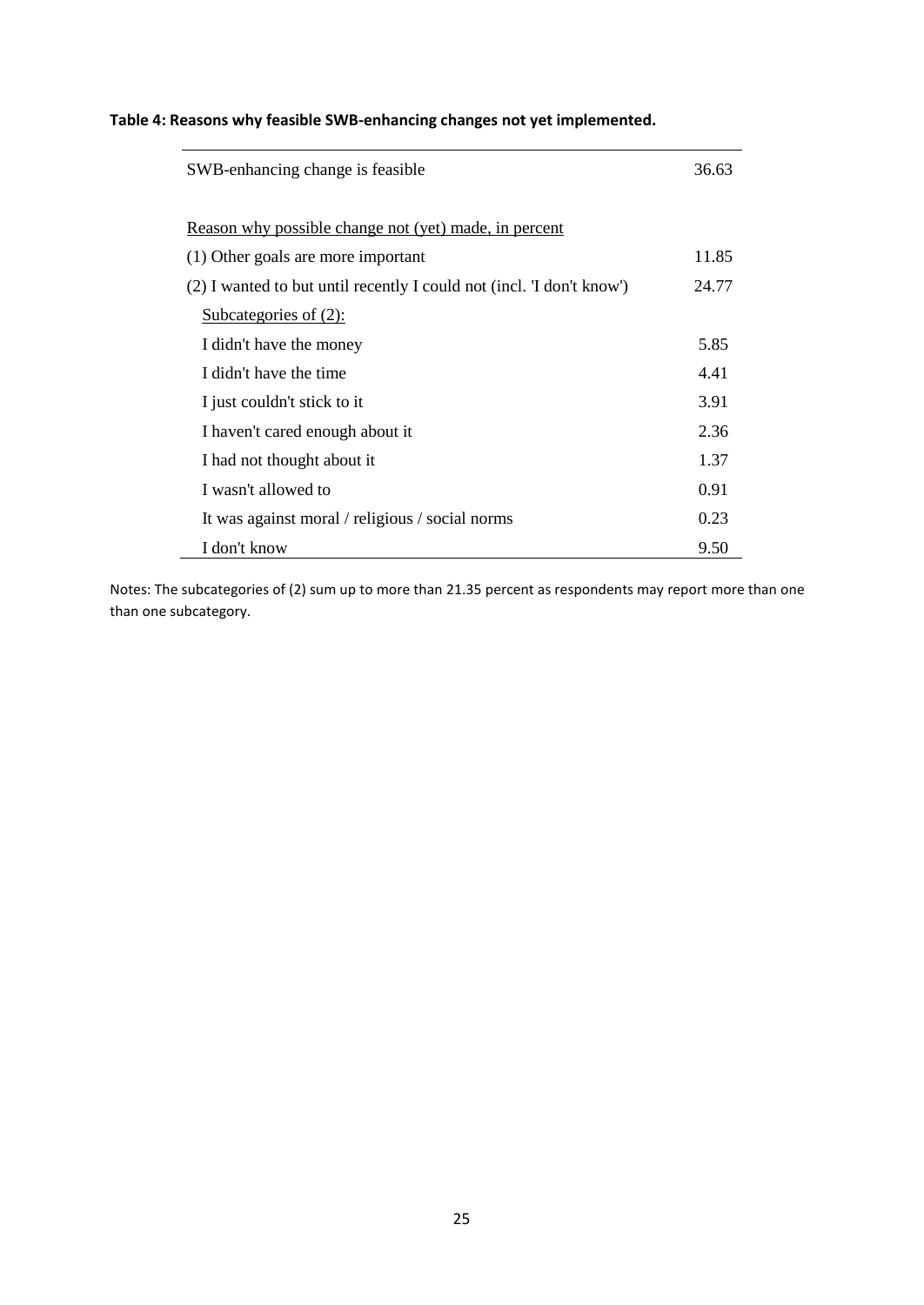#### **Table 5: Categorization of goals that dominate feasible SWB-enhancing changes.**

| SWB-enhancing changes relate to                           | Mean  | SE(Mean) |  |  |  |  |  |  |  |
|-----------------------------------------------------------|-------|----------|--|--|--|--|--|--|--|
| [in percent of non-maximizers]                            |       |          |  |  |  |  |  |  |  |
| Family relations issues<br>1.                             | 34.09 | 2.92     |  |  |  |  |  |  |  |
| Job<br>2.                                                 | 19.32 | 2.43     |  |  |  |  |  |  |  |
| Financial situation<br>3.                                 | 18.56 | 2.40     |  |  |  |  |  |  |  |
| Health issues<br>4.                                       | 7.20  | 1.59     |  |  |  |  |  |  |  |
| Partner/romantic relations<br>5.                          | 6.82  | 1.55     |  |  |  |  |  |  |  |
| Personal development<br>6.                                | 4.92  | 1.33     |  |  |  |  |  |  |  |
| Education<br>$7_{\scriptscriptstyle{\ddot{\phantom{1}}}}$ | 4.17  | 1.23     |  |  |  |  |  |  |  |
| 8.<br>Consumption (incl. home)                            | 3.79  | 1.18     |  |  |  |  |  |  |  |
| 9.<br>Friends                                             | 3.41  | 1.12     |  |  |  |  |  |  |  |
| 10. Religion                                              | 1.52  | 0.75     |  |  |  |  |  |  |  |
| 11. Location/neighborhood related                         | 1.14  | 0.65     |  |  |  |  |  |  |  |
| 12. Leisure and hobbies                                   | 1.14  | 0.65     |  |  |  |  |  |  |  |
| 13. Morality                                              | 0.76  | 0.53     |  |  |  |  |  |  |  |
| 14. Politics, activism                                    | 0.38  | 0.38     |  |  |  |  |  |  |  |
| 15. Volunteering activity                                 | 0.38  | 0.38     |  |  |  |  |  |  |  |

Goals that dominate possible

Notes: The sample consists of respondents who report that SWB-enhancing changes are not implemented because "other goals are more important" and for whom these other goals can be categorized unambiguously (N=234). Shares sum up to more than 100 percent as respondents may report more than one goal.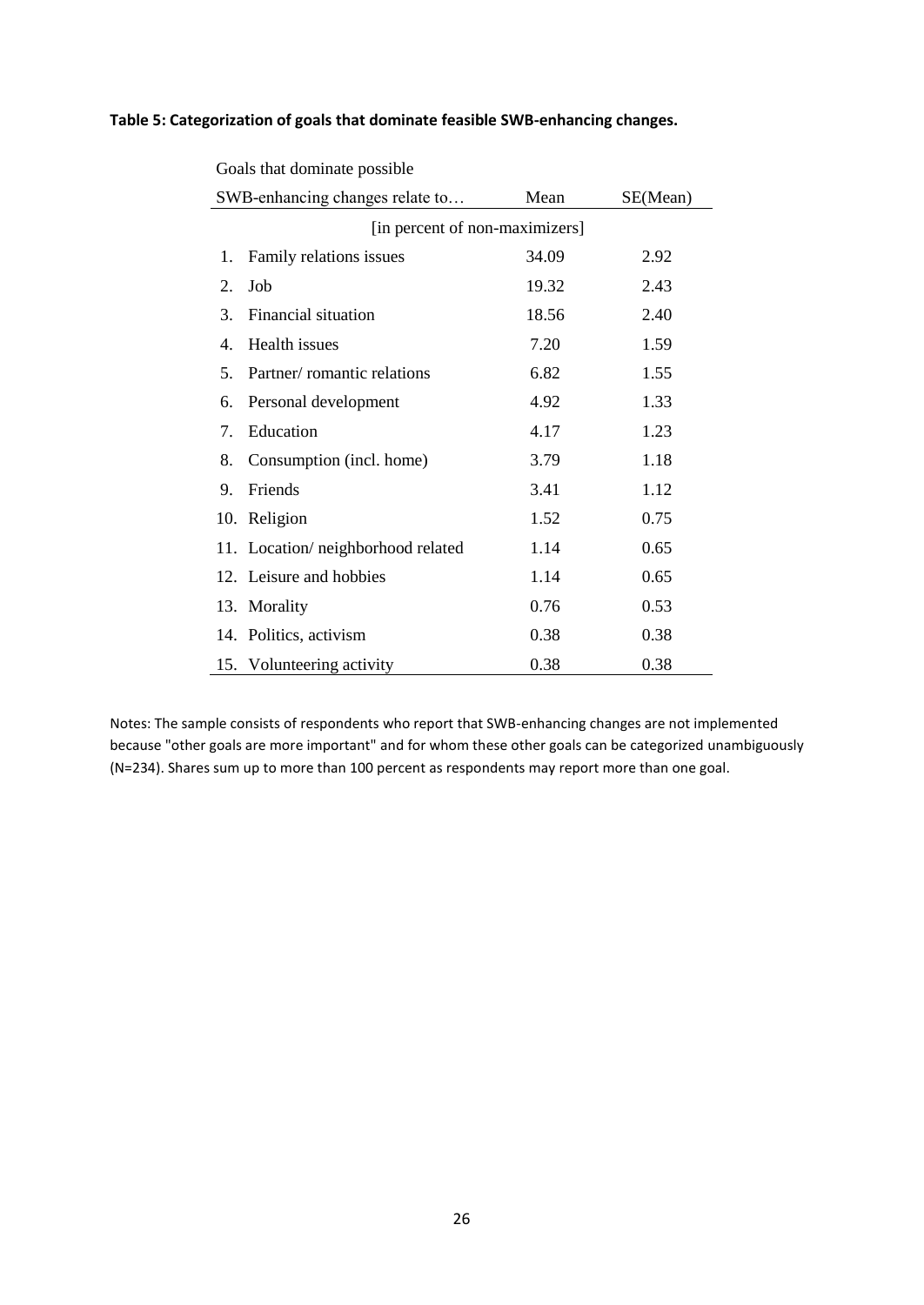| Goals that dominate possible                        | Age group |           |           |  |  |  |  |
|-----------------------------------------------------|-----------|-----------|-----------|--|--|--|--|
| SWB-enhancing changes relate to                     | Age 18-39 | Age 40-59 | Age 60-89 |  |  |  |  |
| [in percent of all respondents in respective group] |           |           |           |  |  |  |  |
| Family relations issues<br>1.                       | 5.01      | 5.30      | 0.86      |  |  |  |  |
| $\overline{2}$ .<br>Job                             | 3.30      | 2.00      | 0.86      |  |  |  |  |
| Financial situation<br>3.                           | 2.44      | 2.30      | 1.23      |  |  |  |  |
| Personal development<br>4.                          | 1.10      | 0.30      | 0.37      |  |  |  |  |
| Partner/romantic relations<br>5.                    | 0.98      | 0.90      | 0.37      |  |  |  |  |
| Education<br>6.                                     | 0.86      | 0.60      | 0.00      |  |  |  |  |
| Health issues<br>$7_{\cdot}$                        | 0.73      | 0.80      | 0.86      |  |  |  |  |
| Consumption (incl. home)<br>8.                      | 0.49      | 0.50      | 0.12      |  |  |  |  |
| Friends<br>9.                                       | 0.49      | 0.40      | 0.12      |  |  |  |  |
| 10. Location/neighborhood related                   | 0.24      | 0.10      | 0.12      |  |  |  |  |
| 11. Leisure and hobbies                             | 0.12      | 0.00      | 0.25      |  |  |  |  |
| 12. Morality                                        | 0.12      | 0.00      | 0.12      |  |  |  |  |
| 13. Volunteering activity                           | 0.12      | 0.00      | 0.00      |  |  |  |  |
| 14. Religion                                        | 0.12      | 0.10      | 0.25      |  |  |  |  |
| Politics, activism<br>15.                           | 0.00      | 0.10      | 0.00      |  |  |  |  |
| N                                                   | 818       | 1000      | 814       |  |  |  |  |

# **Table 6: Categorization of goals that dominate feasible SWB-enhancing changes, by age group.**

Notes: The sample consists of all respondents.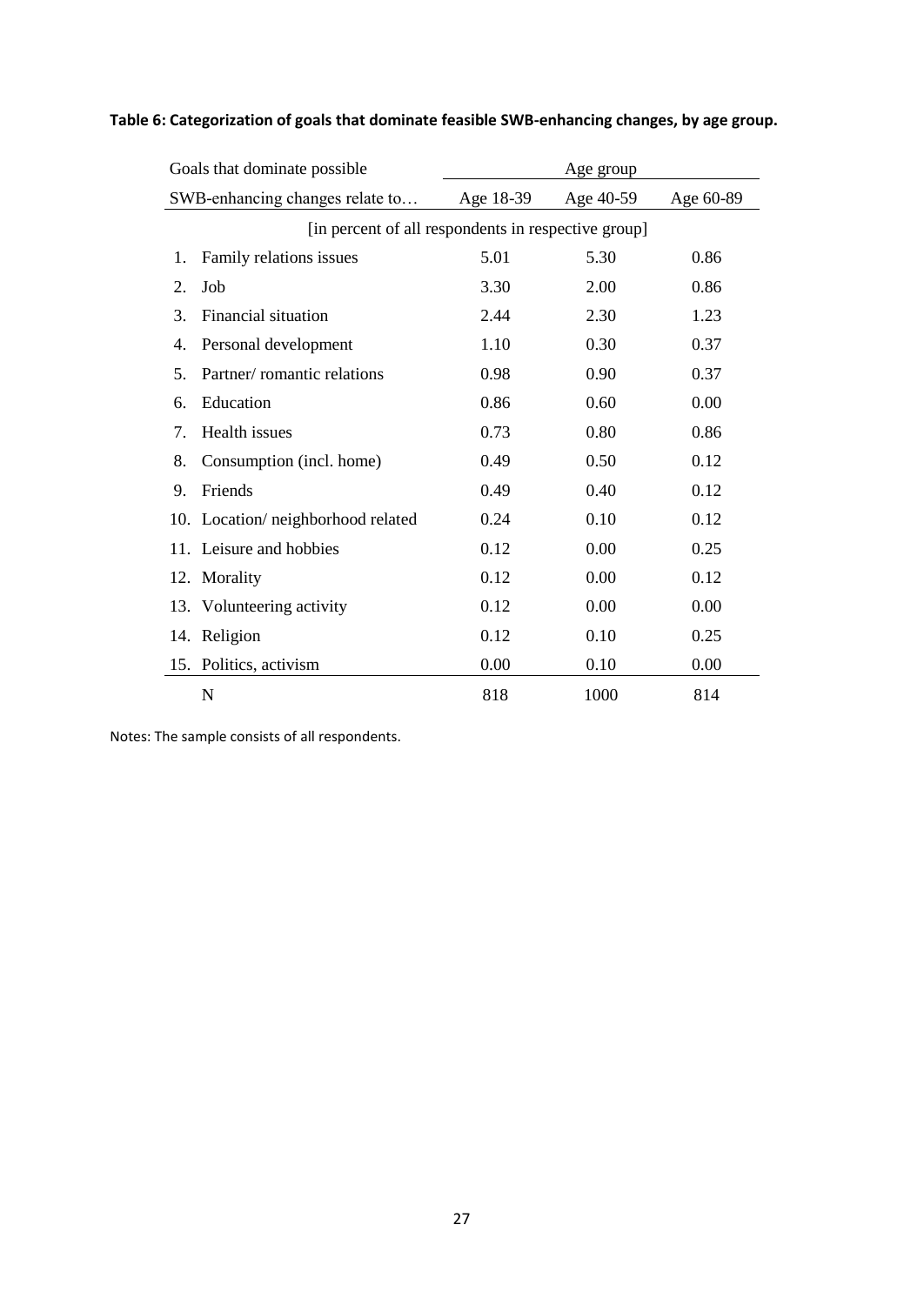# **Table 7: Categorization of goals that dominate feasible SWB-enhancing changes, by income and employment.**

|     |                                 |                                                     | Income    | Employment          |      |  |  |  |
|-----|---------------------------------|-----------------------------------------------------|-----------|---------------------|------|--|--|--|
|     | Goals that dominate possible    | $<$ \$75 $k$                                        | $>= $75k$ | Unemployed Employed |      |  |  |  |
|     | SWB-enhancing changes relate to | (1)                                                 | (2)       | (3)                 | (4)  |  |  |  |
|     |                                 | [in percent of all respondents in respective group] |           |                     |      |  |  |  |
| 1.  | Family relations issues         | 3.33                                                | 6.83      | 0.75                | 5.45 |  |  |  |
| 2.  | Job                             | 2.05                                                | 3.46      | 0.50                | 3.71 |  |  |  |
| 3.  | Financial situation             | 1.79                                                | 2.89      | 0.25                | 3.16 |  |  |  |
| 4.  | Health issues                   | 0.51                                                | 0.96      | 0.00                | 1.11 |  |  |  |
| 5.  | Partner/romantic relations      | 0.77                                                | 1.15      | 0.25                | 1.03 |  |  |  |
| 6.  | Friends                         | 0.26                                                | 0.96      |                     | 0.55 |  |  |  |
| 7.  | Personal development            | 0.90                                                | 0.77      | 1.00                | 0.71 |  |  |  |
| 8.  | Consumption (incl. home)        | 0.38                                                | 0.58      | 0.50                | 0.32 |  |  |  |
| 9.  | Education                       | 0.64                                                | 0.29      | 0.00                | 0.71 |  |  |  |
| 10. | Location/neighborhood related   | 0.26                                                | 0.10      | 0.00                | 0.24 |  |  |  |
|     | 11. Leisure and hobbies         | 0.13                                                | 0.10      | 0.25                | 0.08 |  |  |  |
|     | 12. Religion                    | 0.00                                                | 0.10      | 0.00                | 0.08 |  |  |  |
|     | 13. Politics, activism          | 0.00                                                | 0.10      | 0.00                | 0.08 |  |  |  |
|     | 14. Morality                    | 0.13                                                | 0.10      | 0.00                | 0.16 |  |  |  |
| 15. | Volunteering activity           | 0.13                                                | 0.00      | 0.00                | 0.00 |  |  |  |
|     | N                               | 781                                                 | 1039      | 400                 | 1266 |  |  |  |

Notes: The sample consists of all respondents. Further, respondents above age 64 and retirees are excluded in column (1) and (2).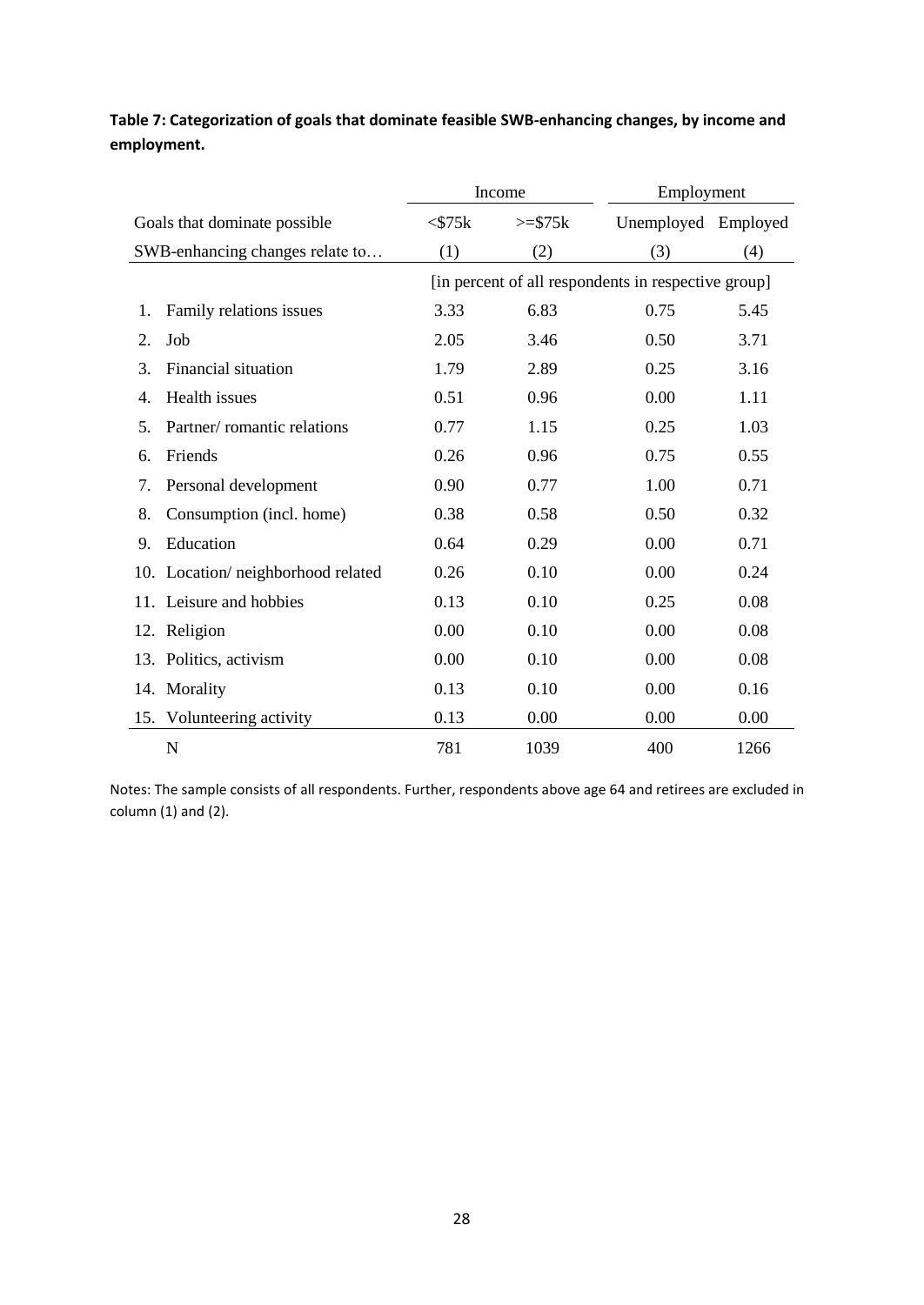# **Appendix**

### **Table A1: Example goals related to family relations issues.**

Answers to the question *" What are these other goals that you pursue in life and that conflict with what's best for your [SWB]?"* that relate to family relation issues.

Having a special needs daughter, I have had to put her health and appointments above taking time out for schooling.

Raising my child

Retting a job, making parents happy

Taking care of my family finacially

The welfare of my family

Raising my children & making sure they are happy & healthy

Helping others achieve their life satisfaction

Making my kids goals come true

Taking care of ill family member going thru radiation treatment

Making sure my kids, are well taken care of.

All of our money goes to our 5 kids first.

My son has a speech delay and we spend more time trying to help him

Watching my granddaughter after school and taking care of my handicapped wife.

Taking care of my father who had a severe stroke.

Helping my wife care for her mother and waiting for the point in time when my wife decides to retire.

Making my children happy.